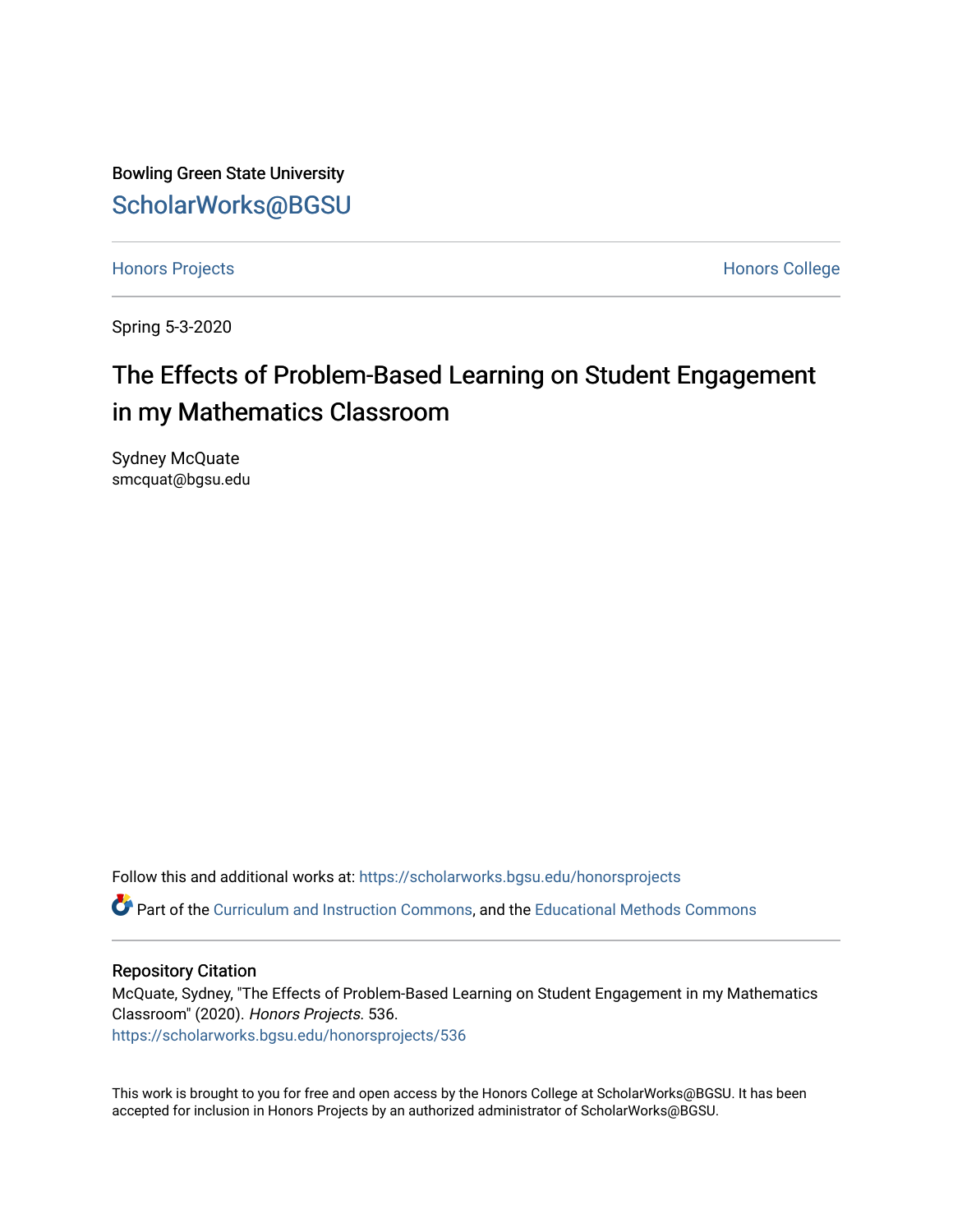The Effects of Problem-Based Learning on Student Engagement in my Mathematics Classroom Sydney McQuate April 15, 2019 ACTION Research Project Advisors: Dr. Jodi Haney and Kristi Borcherdt

# **Abstract**

*The main purpose of this research is to see what effects problem-based learning has on student engagement cognitively, behaviorally, and emotionally. Some research has found that problem-based learning increases students' cognitive engagement in the classroom. This research will be conducted over a three week period and analyze student engagement during a traditional unit and a problem-based learning unit.* 

# **Introduction**

When it comes to the world of education it is tough to find a topic that everyone is in agreeance on. There is, however, one topic that educators can agree is one of the most crucial variables when it comes to students learning, and that is student engagement. The purpose of my research is to examine the effects of problem-based learning on student engagement, specifically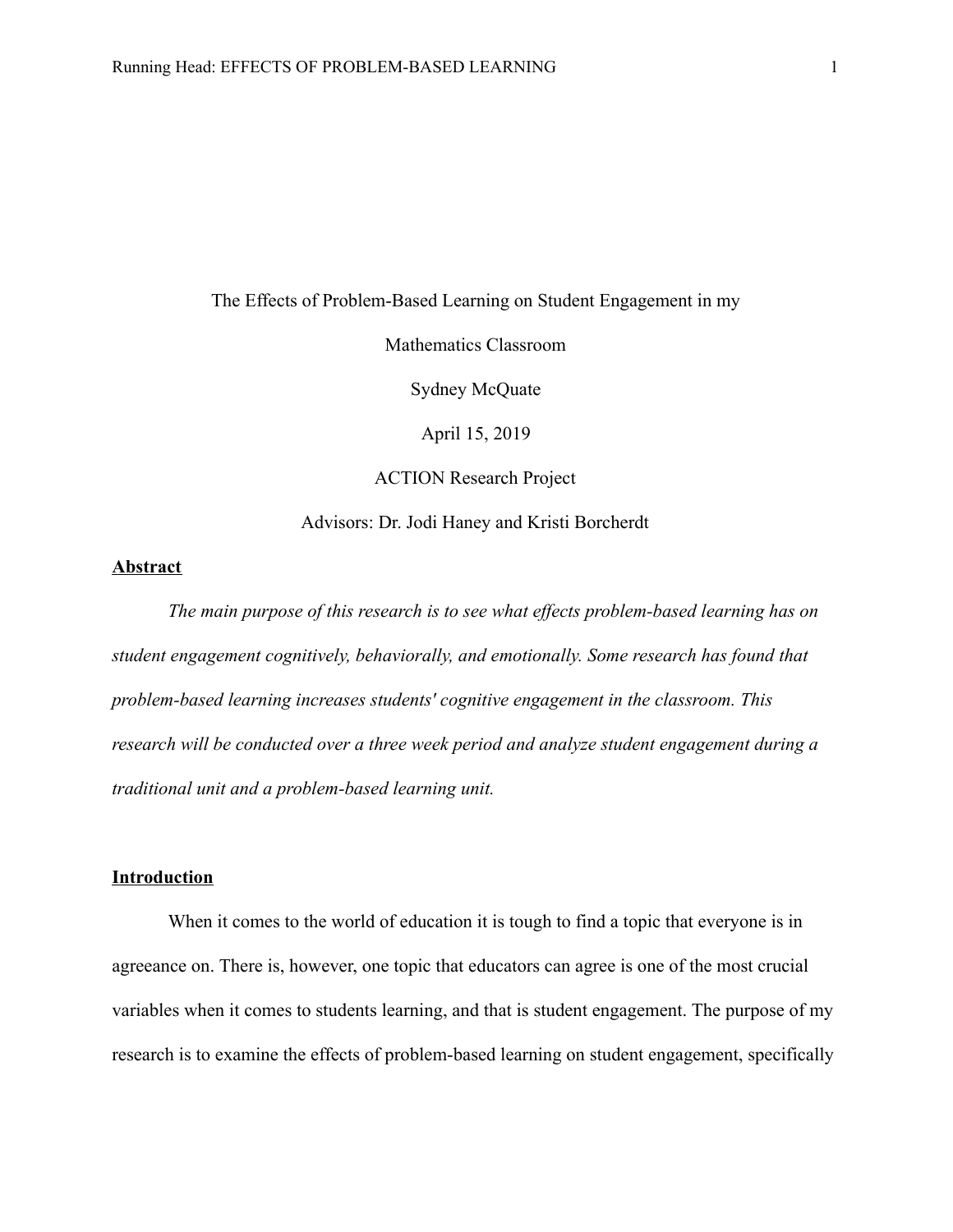cognitive engagement, behavioral engagement, and emotional engagement. I have picked this topic because I feel that problem-based learning is becoming the new "better" way of teaching and I want to know if it affects students as positively as the research suggests. It is hypothesized that problem-based learning (PBL) will improve student engagement cognitively, behaviorally, and emotionally because PBL is a type of student-centered learning which has been found to increase student motivation and effort leading to an increase in student engagement (TEAL Center staff). I have found that students become more engaged in their learning when they are allowed to have shared control over the learning process compared to a teacher-centered classroom where the teacher is the main focus of the learning process.

Many essential terms will be used throughout this study and to truly understand what this study aims to accomplish it is important to define them. Problem-based learning will be defined as a teaching method in which students gain knowledge and skills by working for an extended period of time to investigate and respond to an authentic, engaging, and complex question, problem, or challenge, as defined by PBLworks (PBLWorks). I will also be using the terms cognitive, behavioral, and emotional engagement throughout my research. Cognitive engagement will be defined as "a psychological state in which students put in a lot of effort to truly understand a topic and in which students persist studying over a long period of time" (Rotgans and Schmidt 2011) Behavioral engagement will be observed and defined as students participation and effort in class. Not unlike emotional engagement that will be defined as students' interest and feeling towards what is happening in the classroom. Each of these types of engagement plays a role in students' individual learning processes. This study will show how PBL can affect students' engagement in each of those three areas.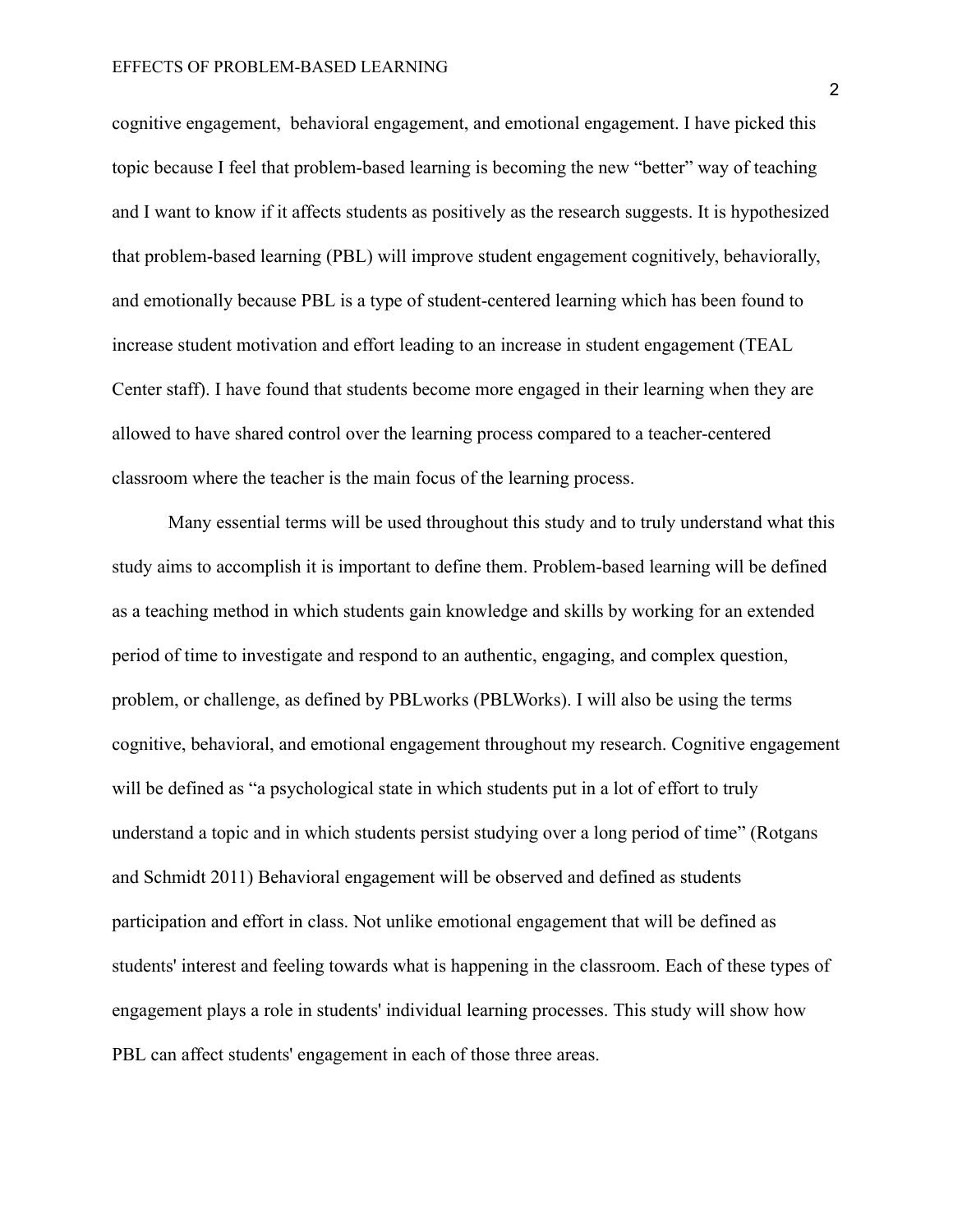# **Literacy Review**

Rotgans and Schmidt researched to what extent autonomy in problem-based learning results in cognitive engagement. They defined cognitive engagement in the classroom as "a psychological state in which students put in a lot of effort to truly understand a topic and in which students persist studying over a long period of time"(Rotgans and Schmidt 2011). Rotgans and Schmidt examined how this type of cognitive engagement emerges in a problem-based learning classroom. This study consisted of 208 participants who were students, twenty years old, enrolled in science-related modules in Singapore where the primary instructional method was problem-based learning.

The study measured situational cognitive engagement and academic achievement of these participants. To measure situational cognitive engagement researchers had students fill out a survey scored on a 5-point scale that was administered during the five phases in the problem-based learning (PBL) process. The participant's course grades determined academic achievement. When looking at cognitive engagement, researchers found a significant increase in students engagement when students moved from the self-study phase of PBL to the sharing stage. Suggesting that the level of autonomy involved in problem-based learning increases students engagement. This pertains to my research because it gives a reason for why PBL is increasing student engagement. If my PBL unit allows a certain level of autonomy for my students it should increase student engagement when compared to student engagement during traditional teaching instruction.

The study conducted by Delialioğlu took this one step further by comparing the level of cognitive engagement students have in a problem-based blended learning environment to a lecture-based blended learning environment. This study focused on a computer network course over a two-semester period that was implemented as a blended learning course at a large public university. The participants of this study were 93 junior pre-service teachers: 38 enrolled for one semester and 55 for the next semester (Delialioğlu 2012). An online learning environment was blended with a lecture-based instruction for the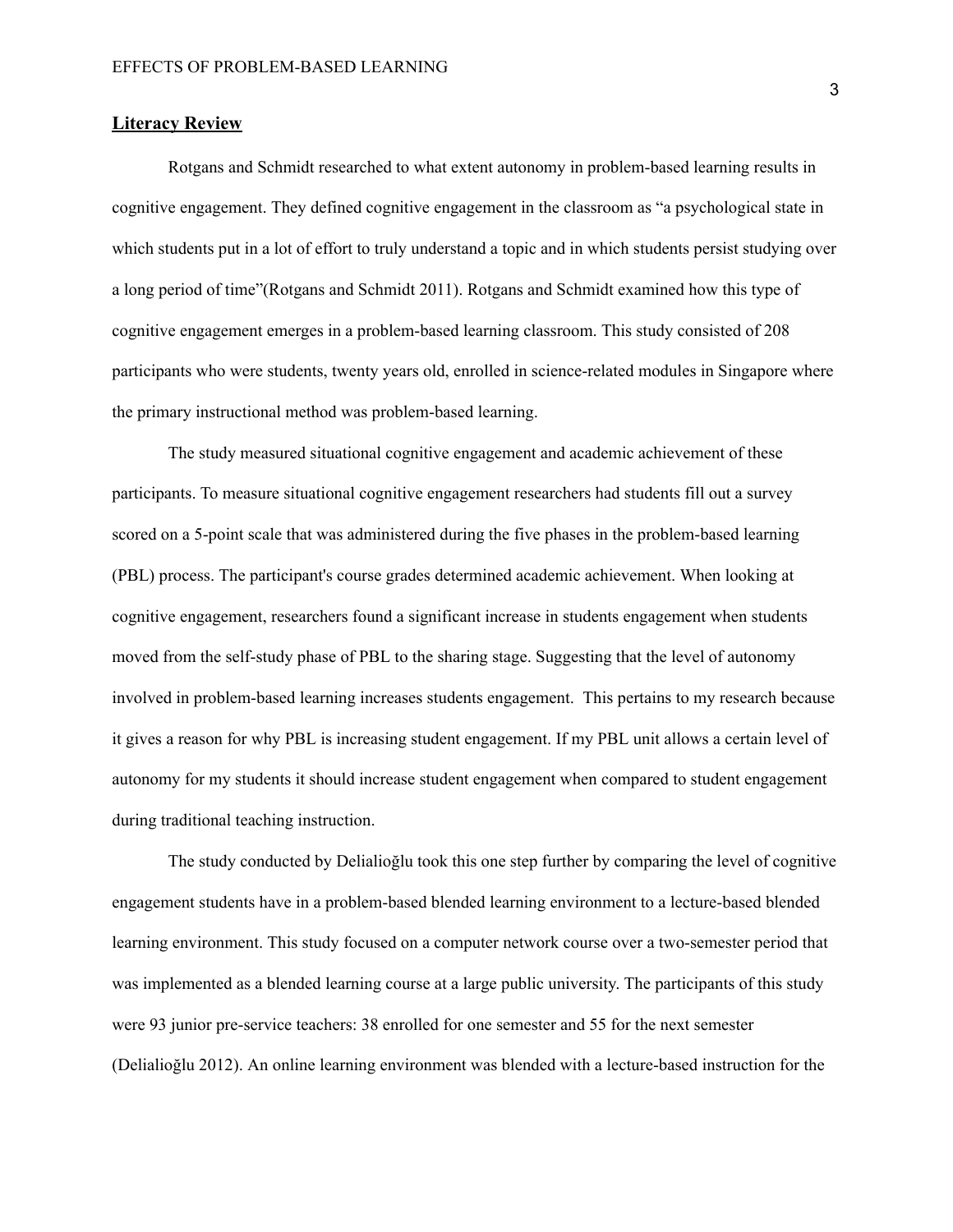#### EFFECTS OF PROBLEM-BASED LEARNING

first eight weeks of the semester and then the second eight weeks of the semester was blended with a problem-based instruction approach. To measure students' engagement they were given two surveys three different times throughout the course. The first survey was administered at the beginning of the course to measure student abilities and motivational aspects. The second was an engagement survey given at the end of the first half of the course to measure student engagement in blended learning with problem-based instruction. Finally, the same engagement survey was completed at the end of the blended learning with problem-based instruction part of the class.

After analyzing the data, it was found that the level of students engagement outcomes and the total time on task was higher in the problem-based portion of the blended course compared to the lecture-based portion. In comparison to the lecture-based blended learning part of the course, students reported significantly higher use of active learning strategies during the problem-based blended learning part of the course, which leads to an increase in student engagement. Students also spent a greater amount of time on tasks in the problem-based learning portion of the course due to the problem-based learning activities requiring students to actively engage in the learning process compared to the traditional lecture-based method of instruction. While students were satisfied with both types of blended learning for the course, students were more engaged with active learning strategies during the problem-based learning part of the blended course. This study reflects my research by comparing a PBL module to a lecture-based learning module, which is also referred to as traditional instruction. It allows me to compare my research to what was done in this study and see how the conclusions compare.

In a similar study done in Southwestern Virginia, a Javits project funded through the U.S Department of Education followed one group of students from 2nd to 3rd grade. Ten elementary schools participated for a total of 465 students in 31 different classrooms (Boren 2012). Five randomly assigned schools participated in a PBL mathematics unit for both years, and five randomly assigned schools participated as a control group with only traditional instruction in their classrooms. Throughout the two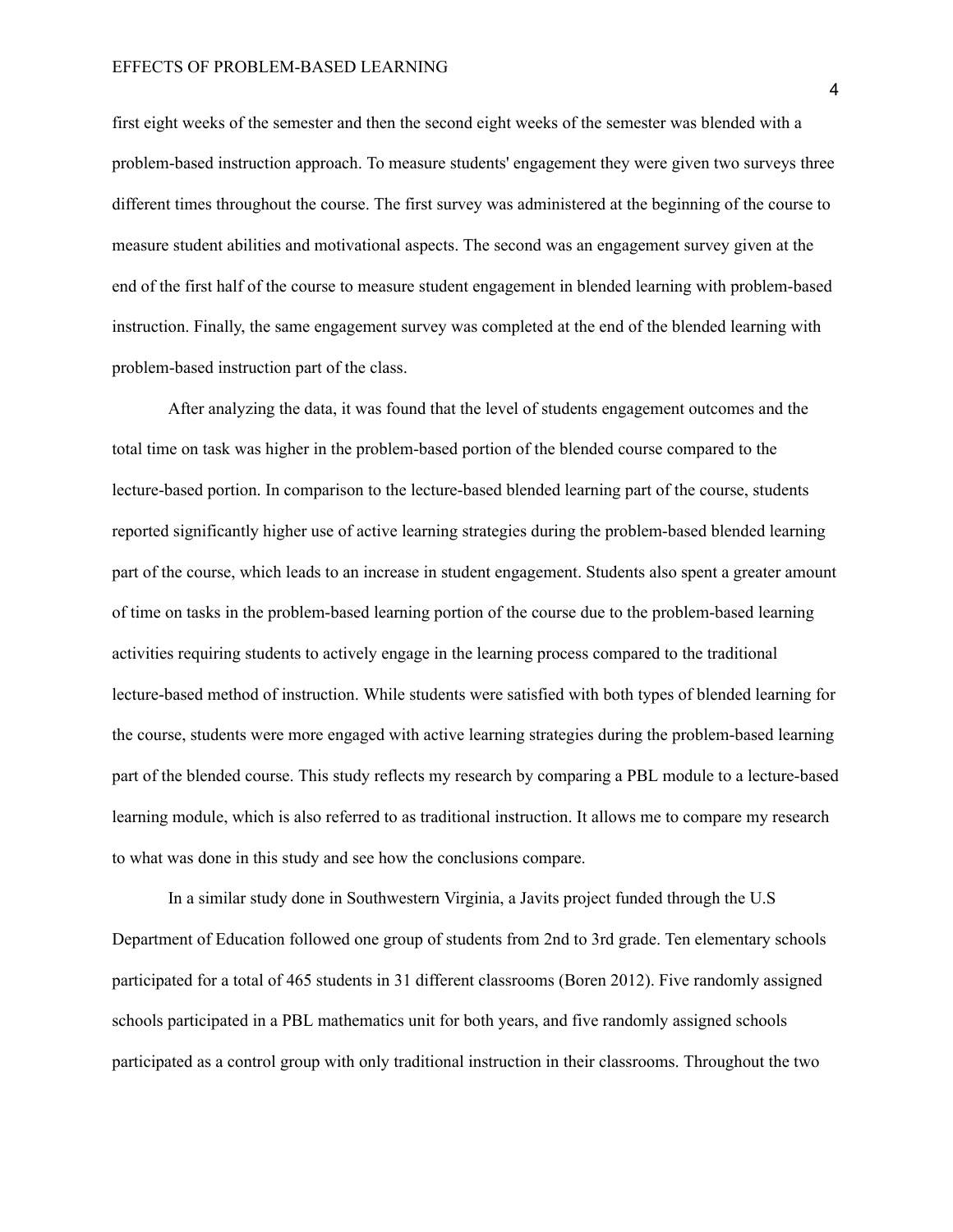years all students answered surveys that gauged their engagement and self-efficacy in math during the units. Data was also collected via video observations, journals, and student artifacts.

The qualitative research found that the classroom with the highest engaged students was a more student-centered classroom. Meaning the teacher allowed the students to have the autonomy necessary to become deeply invested in the material and established an environment where students felt comfortable and confident enough to ask questions and show their work. The students were the focus of the lesson. Whereas the classroom with the lowest engagement levels and self-efficacy was a more teacher-centered classroom. Meaning the teacher was the focus of the lesson. When it came to students work the teacher was more controlling and students relied on her for permission and help to move forward in the unit. My research is based on the knowledge of teacher vs student based instruction so this study supports my theory of a student-centered increasing engagement when compared to a teacher-centered classroom.

Problem-based learning can be incorporated into a classroom in many ways. A study done by Reynolds explored the impact of combining problem-based learning with culturally responsive pedagogy on the engagement of African American students. The participating were 4-5 high school classrooms with teachers who have completed a professional development course focused on developing culturally responsive PBL's in Cleveland, Ohio (Derham 2012). The qualitative research was collected through two interviews; one conducted halfway through the unit and the second after the end of the unit.

Through the collection of the data, it was identified that there were multiple aspects of the unit that lead to the increase of student engagement. One was the autonomy allowed within the culturally responsive PBL unit. A common theme among the research done with problem-based learning. Another was the multiple instructional strategies the teacher developed to differentiate throughout the CRPBL unit. Lastly, the student's emotional attachment to the problem increased student engagement during the CRPBL unit. The instructional process placed students' background and prior knowledge as its primary focus. This led to students creating an emotional attachment to the problem which then increased the level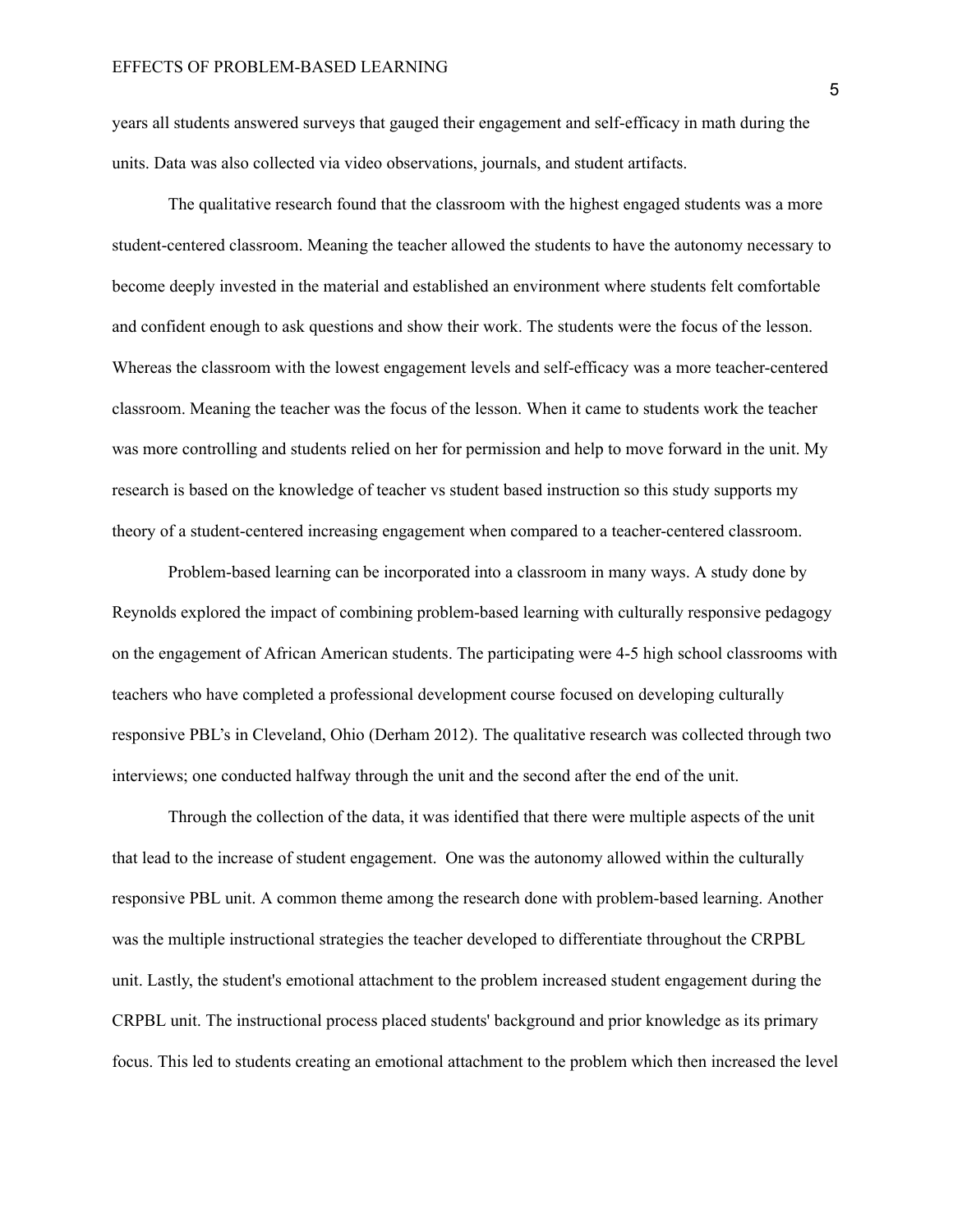of student engagement. This research supports my conclusion that a PBL environment will increase student engagement, specifically emotional engagement. If the students create an emotional attachment to the problem it will increase student engagement during the unit.

June Callahan explored another way to incorporate problem-based learning (PBL) into a classroom by looking at the difference between student engagement in a flipped classroom using problem-based teaching strategies and student engagement in a traditional classroom using lecture-based teaching strategies. The participants were students from four nursing programs (Callahan 2018). There was a nonrandomized control group and a group that participated in the PBL unit. Data was collected from a 10-item pretest and posttests and a Student Course Engagement Questionnaire (SCEQ) to evaluate student engagement in both the PBL modules and the traditional lecture-based module.

The results showed a statistically significant difference in the engagement of nursing students in PBL activity module as opposed to engagements of students in the traditional lecture-based learning module. The results also showed that regardless of the type of nursing program student engagement was higher for the PBL activities in the flipped learning environment. The findings are important to my research because it shows me that a problem-based learning environment can increase student engagement even when blended with flipped learning. My research will also utilize the pretest and posttest to collect my data so it is important to know that it is a viable way to record student engagement.

A study done by McHarg et al, focused on student's engagement in their groups in a problem-based learning environment rather than the class as a whole. The participants were made up of 63 first-year students that had an average age of 27 years ranging from 22 to 41 years. They were divided into seven groups of eight students and one group of seven (McHarg et al, 2011). The engagement levels of individuals in each group were measured using an evaluated tool, Macgowan's Group Engagement Measure (GEM) at week 18 and 31. It comprised of 37 questions and was measured on a Likert scale of 1-5 where the facilitator makes judgments about a student's behavior within the group.

6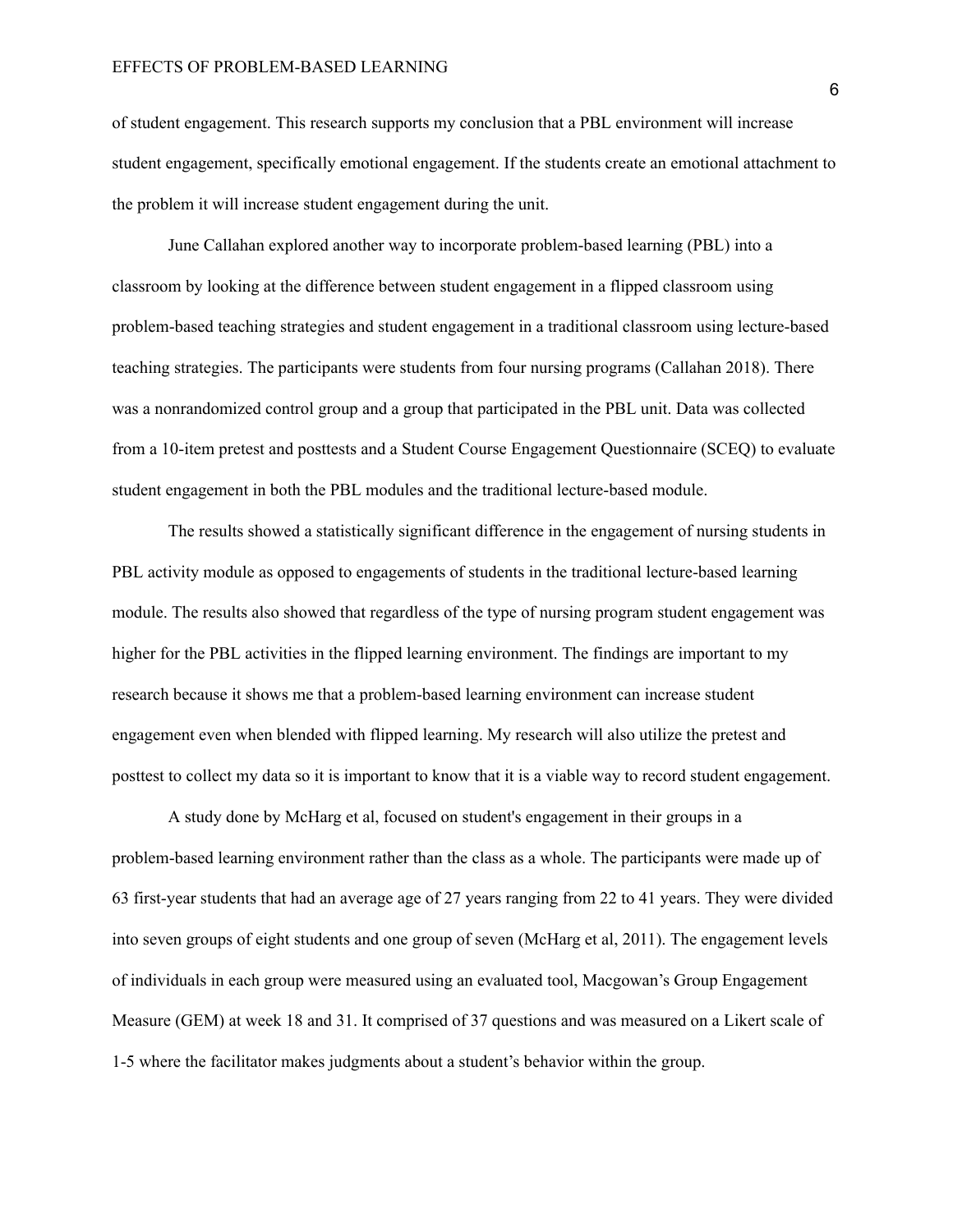The Group Engagement Measure (GEM) mean sources and the facilitators quantitative written assessments showed a statistically significant positive relationship between individual group engagement scores and performance in the knowledge tests. The groups that were in the problem-based learning had a significantly higher score week 31 compared to week 18. Therefore those students who performed better on knowledge assessments engaged most with the PBL environment in their classrooms. This connects to my research by allowing me to see the correlation between student engagement during PBL and student assessment. This study also used a Likert scale to measure the data which will also be utilized in my own research.

There are also different types of problem-based learning. A research study done by Loren investigated the effects of traditional and e-PBL modules on engagement, content knowledge, and students' self-assessment and teacher assessment of problem-solving solutions. E-PBL is electronic Problem-Based Learning, so this research was conducted in an engineering module. The study was conducted over a 4-week period at Midwestern Junior High School in engineering classrooms. The participants were 37 sixth graders, 35 seventh graders, and 28 eighth graders (Baele 2017). The qualitative research was collected through 3,711 extended response comments, two field observations, and six student semi-structured interviews. The engagement in the e-PBL unit was collected using the daily student engagement surveys (SES) and was analyzed using a t-test.

The results found that there was statistical significance between self-reported engagement scores of the control and treatment groups. This implies that the e-PBL instruction engaged the student more than the traditional instruction in this module. This means that more students find e-PBL instruction to be more motivative and engaging than traditional instruction. My research is also focused on students' engagement in a problem-based learning environment so this research will help me reflect on how I think my students will respond to my PBL module vs how they will respond to a traditional instruction module.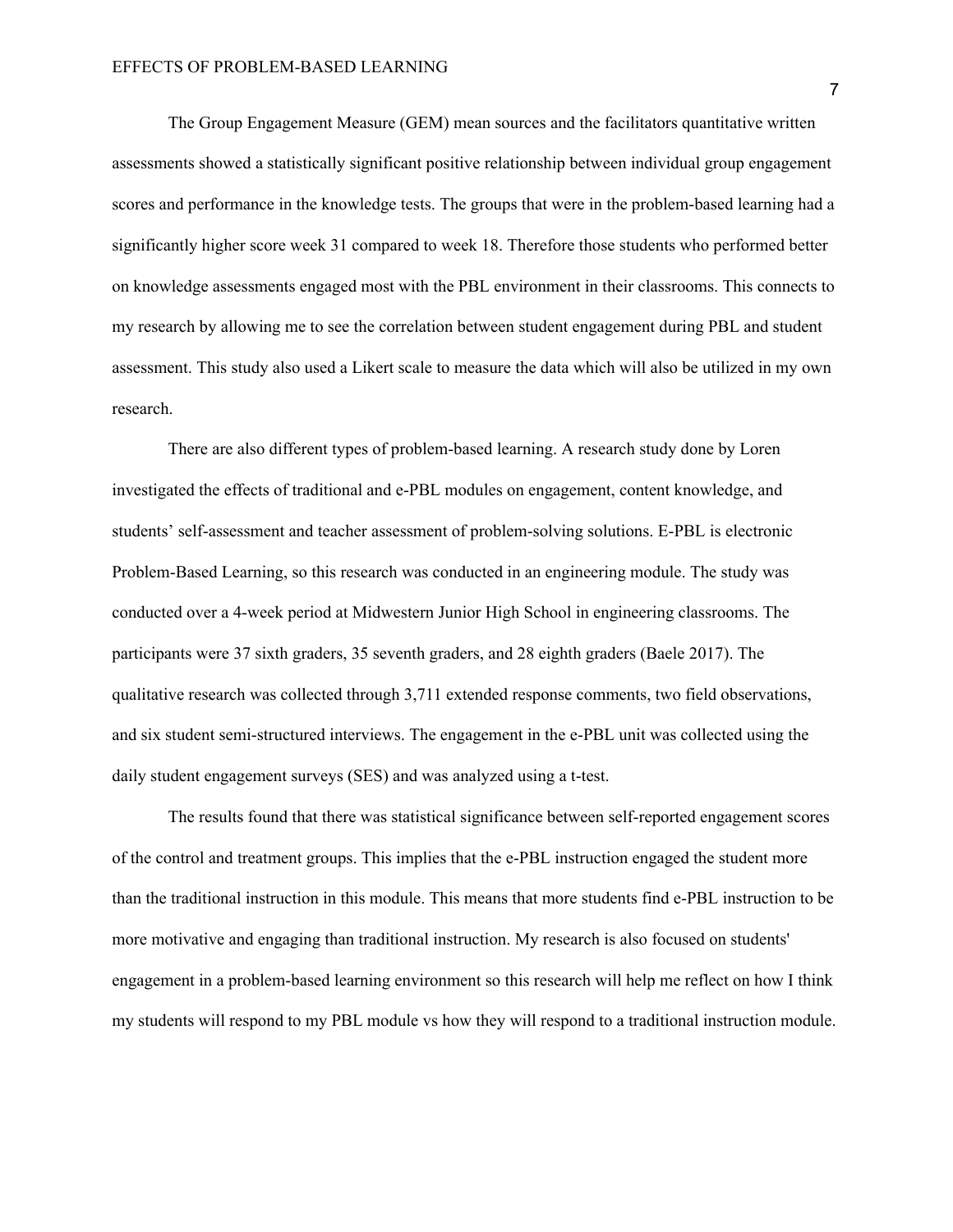I will also be conducting student research through interviews so it is important to know that it is a viable way to collect the data and can produce significant results.

Holthuis et al, developed a curriculum framework for Problem-Based Science Learning to boost student learning and implemented over the course of a three-year study. This study had sixth-grade science teachers at various schools and districts either participating as the experimental group or the control group. Participating teachers in the experimental group taught the NGSS-aligned course to 328 students in year two and to 347 students in year three. The participating teachers in the control group implemented their regular curriculum materials to 9,675 students in year two and to 7,935 students in year three (Holthuis et al 2018). Data was collected through interviews and surveys of the participating teachers and students and also through Smarter Balanced Assessment Consortium tests the students took during the three years.

The research showed that participating students scored 14 points higher in year two and 20 points higher in year three on their Smarter Balanced Assessment Consortium tests in math. In English Language arts they scored 9 points in year two and 8 points higher in three. This means that students were performing better in the PBL unit than in the traditional classroom. Also, the study found throughout the student surveys that students in the PBL classrooms felt that their classroom assignments were more interesting, challenging, and enjoyable than the student's surveys completed by the students in the traditional classrooms. This pertains to my research because I want to know that my students will be able to gauge their engagement levels just like the students in this study did. Also, this study looks at how that engagement level of the student affects their test scores over time which would be a reliable source to reference when looking at the cognitive engagement of my students.

#### **Methodology**

The research will be conducted at Springfield Middle School in Holland, Ohio. The participants are seventh-grade students, and the environment is a seventh-grade math classroom.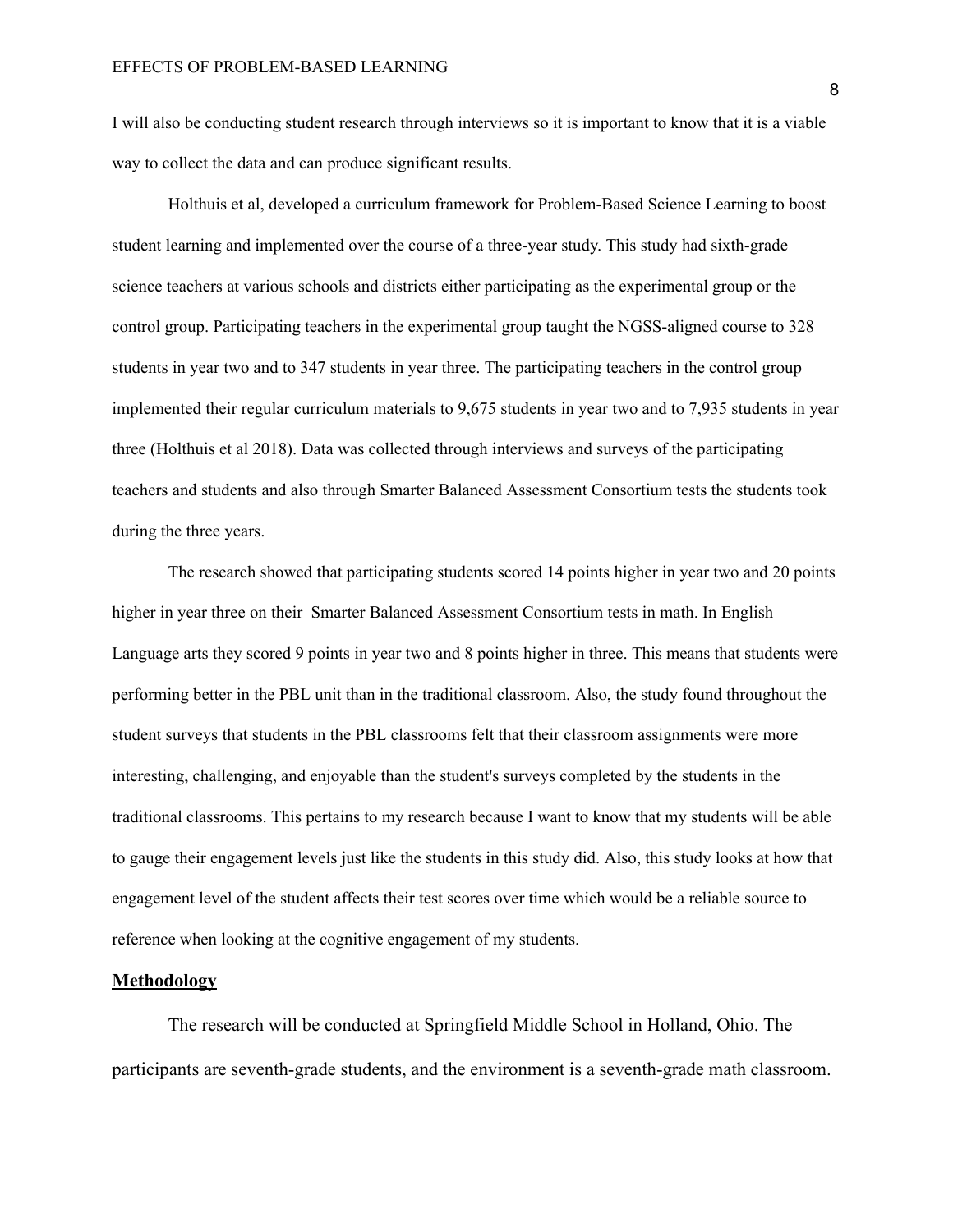#### EFFECTS OF PROBLEM-BASED LEARNING

Data will be collected in the form of surveys, journal entries, teacher observations, and individual interviews with students over the course of two weeks. Week one will be taught using a traditional unit and week two would be taught using the PBL unit. Before week one students will take a pretest that gages the student's engagement levels on both a cognitive and emotional level in the form of a survey (attached at the bottom). Behavioral engagement will be assessed by an unbiased classroom observer that will come in twice during the first week and twice during the second week to take a sweep of the behaviors going on in the classroom. They will make tally marks for both positive, like students answering questions, and negative behaviors such as students not on task.

During the two weeks, two times a week students will fill out a journal entry that will show student engagement for that day. The journal entry will ask what the students learned that day, how they felt doing the activity, and what the students favorite part of the lesson was. After the first-week student will take a mid-test, the same survey as the pre-test, focusing on students cognitive and emotional engagement with the traditional unit. After the second week has been concluded students will then take a post-test which is the same survey they have taken twice before. At this time three student interviews will also be conducted to get qualitative data over student engagement during those two weeks. All students will also fill out a final journal entry focusing on the student's feelings towards the traditional unit versus the PBL unit. During these two weeks observation notes taken by the teacher will also be analyzed to make better sense of the quantitative data collected through student interviews and journal entries.

The PBL unit introduced to the students over two weeks is called "Road Trip." Students are told that they have won a free road trip to anywhere they want in the United States. There is a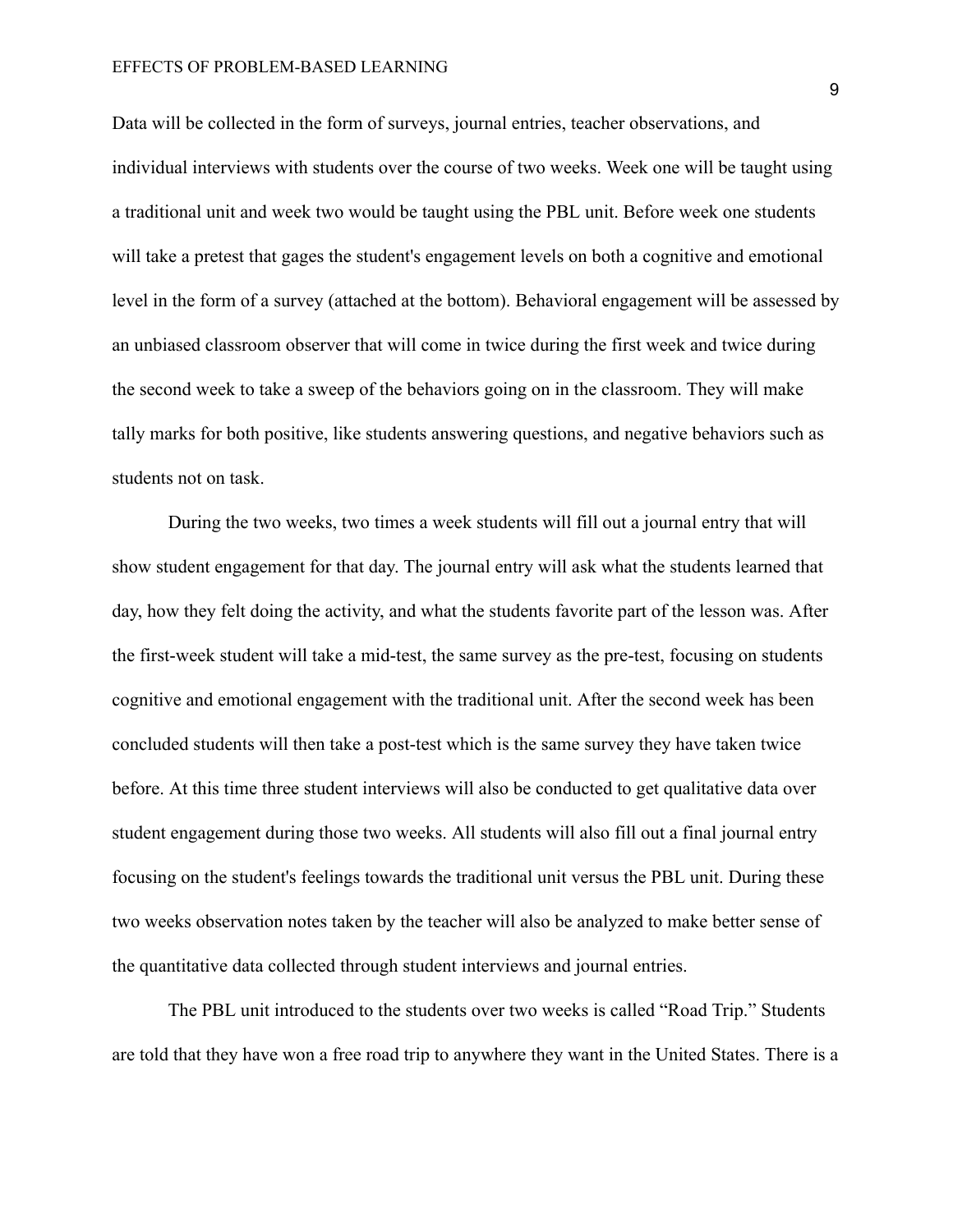catch though. The contest sending them will only pay for the trip there and back and will not be paying for anything else. For this project students will plan out where they will go and what they will spend on one of the days of their trip. Students will use proportional relationships to solve multi-step percent problems throughout the project. Below is the PBL unit broken down by day.

| <b>DAY</b> | <b>STANDARD</b>                                                                                                                                                                                                                                         | ESSENTIAL QUESTION and GENERAL LESSON DESCRIPTION                                                                                                                                                                                                                                                                                                                                                                                                                                                                                                      |  |  |
|------------|---------------------------------------------------------------------------------------------------------------------------------------------------------------------------------------------------------------------------------------------------------|--------------------------------------------------------------------------------------------------------------------------------------------------------------------------------------------------------------------------------------------------------------------------------------------------------------------------------------------------------------------------------------------------------------------------------------------------------------------------------------------------------------------------------------------------------|--|--|
| 1          | N/A                                                                                                                                                                                                                                                     | Lesson:<br>Video to introduce traveling<br>$\bullet$<br>Introduce problem/ talk about expectations<br>$\bullet$<br>Assign groups and pick a place to go<br>$\bullet$                                                                                                                                                                                                                                                                                                                                                                                   |  |  |
| 2          | 7.RP.A.1 Compute unit<br>rates associated with<br>ratios of fractions.<br>including ratios of<br>lengths, areas and other<br>quantities measured in<br>like or different units.                                                                         | EQ: How can you use unit rates to solve real world problems?<br>Lesson:<br>Revisit proportional relationships<br>$\bullet$<br>Pick three locations to visit<br>$\bullet$<br>Make a scale model using google maps. (the scale factor must be a<br>$\bullet$<br>fraction)<br>Find the actual distance between each location using the unit rate you<br>choose.                                                                                                                                                                                           |  |  |
| 3          | 7.RP.A.3 Use proportional<br>relationships to solve<br>multistep ratio and<br>percent problems.<br>Examples: simple interest,<br>tax, markups and<br>markdowns, gratuities and<br>commissions, fees,<br>percent increase and<br>decrease, percent error | EQ: How can you calculate cost with situations involving adding or subtracting<br>a percentage of the initial amount?<br>Lesson:<br>$\bullet$<br>Lesson on tax and tip<br>Students will calculate the tax and tip from eating at local restaurants<br>$\bullet$<br>in their town.<br>They will be recording all their calculations into a receipt provided<br>$\bullet$<br>for them. After students find the total, they are then to try to come up<br>with an algebraic expression to represent finding the total cost given<br>the subtotal and tax. |  |  |
| 4          | 7.RP.A.3 Use proportional<br>relationships to solve<br>multistep ratio and<br>percent problems.<br>Examples: simple interest,<br>tax, markups and<br>markdowns, gratuities and<br>commissions, fees,<br>percent increase and<br>decrease, percent error | EQ: How can you calculate cost with situations involving adding or subtracting<br>a percentage of the initial amount?<br>Lesson:<br>Lesson on interest (focus on finding simple interest)<br>$\bullet$<br>Find out how much you have in your bank account to spend (what<br>$\bullet$<br>will you have to spend money on?)<br>Factor in interest                                                                                                                                                                                                       |  |  |
| 5          | 7.RP.A.3 Use proportional<br>relationships to solve<br>multistep ratio and<br>percent problems.<br>Examples: simple interest,<br>tax, markups and<br>markdowns, gratuities and<br>commissions, fees,<br>percent increase and                            | EQ: How can you use proportional relationships to solve multistep percent<br>problems?<br>Lesson:<br>Lesson on markups and markdowns<br>$\bullet$<br>Figure out which car you will rent by calculating the total cost for<br>$\bullet$<br>each after factoring in the markups and markdowns (Include tax).                                                                                                                                                                                                                                             |  |  |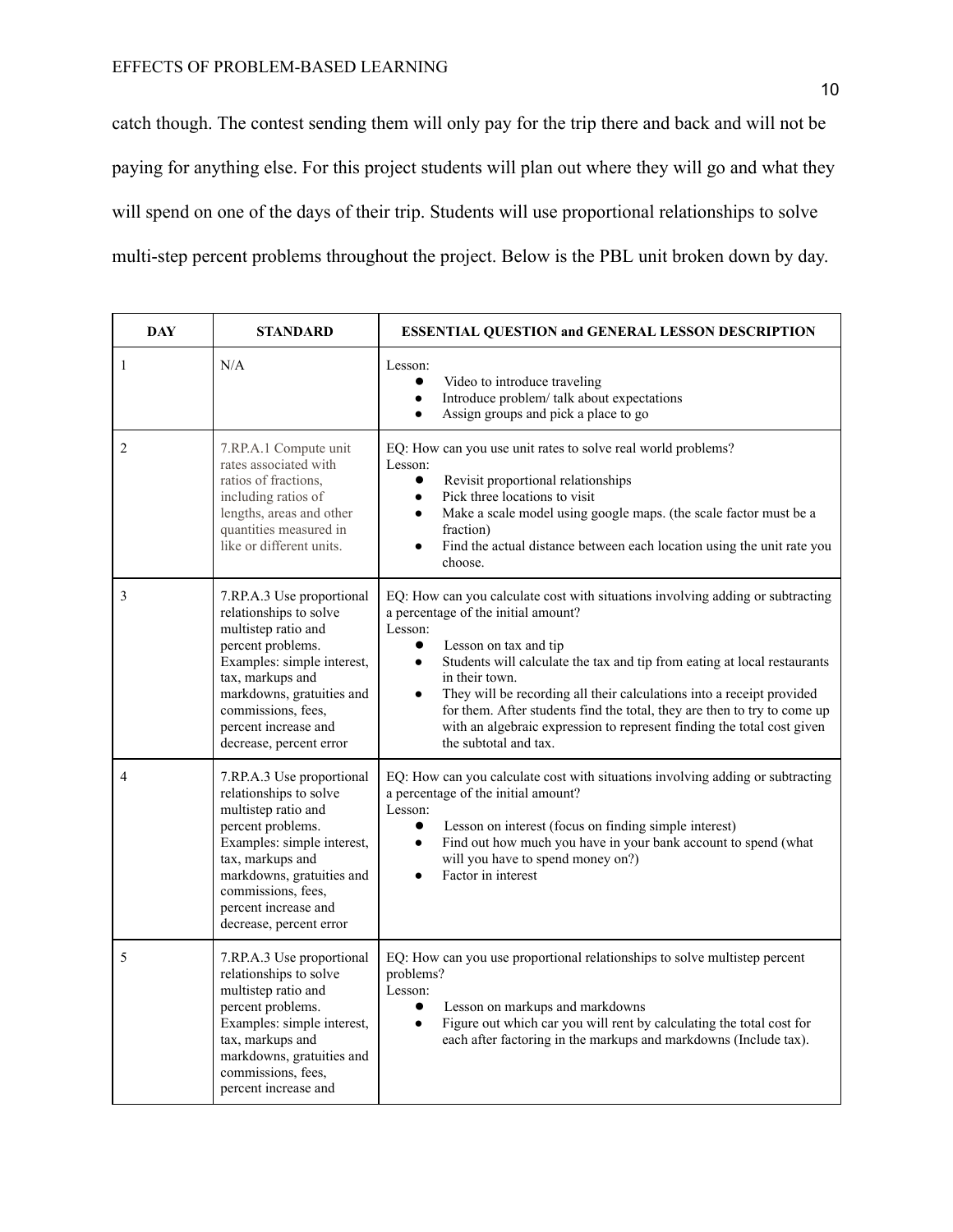|    | decrease, percent error                                                                                                                                                                                                                                 |                                                                                                                                                                                                                                                                                                                                                                          |
|----|---------------------------------------------------------------------------------------------------------------------------------------------------------------------------------------------------------------------------------------------------------|--------------------------------------------------------------------------------------------------------------------------------------------------------------------------------------------------------------------------------------------------------------------------------------------------------------------------------------------------------------------------|
| 6  | 7.RP.A.3 Use proportional<br>relationships to solve<br>multistep ratio and<br>percent problems.<br>Examples: simple interest,<br>tax, markups and<br>markdowns, gratuities and<br>commissions, fees,<br>percent increase and<br>decrease, percent error | EQ: How can you use proportional relationships to solve multistep percent<br>problems?<br>Lesson:<br>Find out total cost for those 3 locations picked<br>$\bullet$<br>Find at least one coupon for each and factor into the total cost<br>$\bullet$<br>Include tax<br>$\bullet$<br>Include tip if applicable<br>$\bullet$                                                |
| 7  | 7.RP.A.3 Use proportional<br>relationships to solve<br>multistep ratio and<br>percent problems.<br>Examples: simple interest,<br>tax, markups and<br>markdowns, gratuities and<br>commissions, fees,<br>percent increase and<br>decrease, percent error | EQ: What does it mean to have a percent error when talking about a real-world<br>situation?<br>Lesson:<br>Lesson on Percent error<br>$\bullet$<br>5 stations that groups will rotate through (each group is expected to<br>$\bullet$<br>hit at least 3 stations). Each station involves a different scenario that<br>happened on their trip that involves percent error. |
| 8  | 7.RP.A.3 Use proportional<br>relationships to solve<br>multistep ratio and<br>percent problems.<br>Examples: simple interest,<br>tax, markups and<br>markdowns, gratuities and<br>commissions, fees,<br>percent increase and<br>decrease, percent error | Students will finish putting their presentations together<br>Complete reflection                                                                                                                                                                                                                                                                                         |
| 9  | N/A                                                                                                                                                                                                                                                     | <b>PRESENTATIONS</b><br>(gallery walk with other classes)                                                                                                                                                                                                                                                                                                                |
| 10 | N/A                                                                                                                                                                                                                                                     | <b>PRESENTATIONS</b><br>(gallery walk with other classes)                                                                                                                                                                                                                                                                                                                |

# **Results**

The pre, mid, and post surveys administered were focused on students' emotional and cognitive engagement during the traditional unit and the PBL unit. There were seven Likert Scale questions students were to respond to in the survey, Each question was on a scale 1-5 with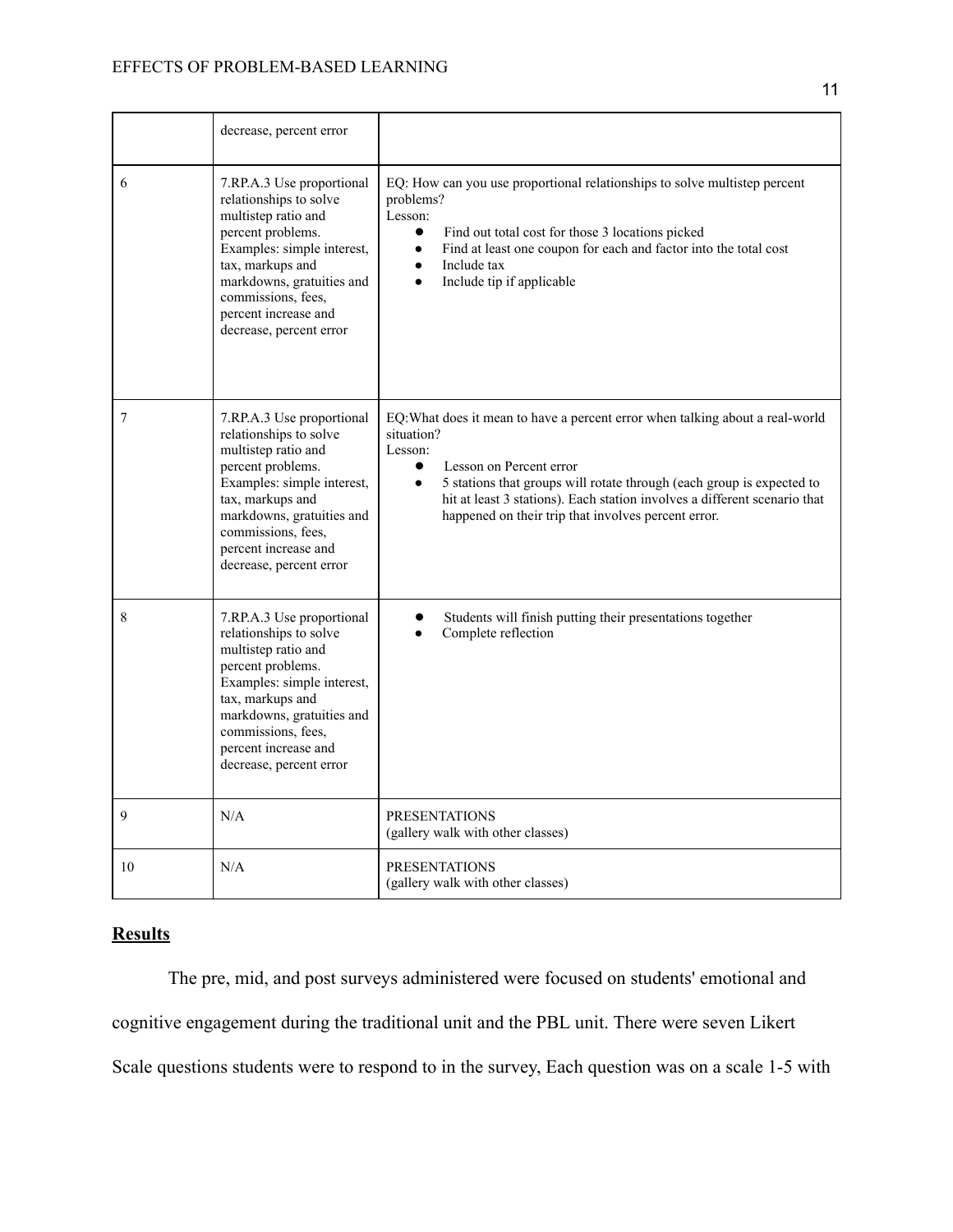no neutral option, 5 being the most positive response. This means that each time a student took the survey the lowest score they could achieve was a 7 and the highest was 35. There were three questions focused on emotional engagement, which means the lowest score could have been 3 and the highest would be 15. For cognitive engagement there were four questions on the survey so the lowest score could have been 4 and the highest 20.

I assume that students average scores for both emotional and cognitive engagement would be higher after the PBL unit than the traditional unit. I am basing this off other research studies explored earlier in this paper. However, I also believe that the difference would not be statistically significant after completing a T-test. Most of the research discussed earlier showed similar results.

## **Conclusion**

Though the results would most likely not be statistically significant, I still believe there would be an increase in student emotional, cognitive, and behavior engagement during the PBL unit. I also think that through the journals and individual interviews, students would show a preference for the problem-based learning unit over the traditional unit. My students greatly enjoy real-world problems and feeling like they are discovering the concept on their own. The PBL unit is centered around student choice and real-world problems. Through the interviews and journals, I believe that most students would lean more positively towards the PBL unit over the traditional unit. I also believe that through the unbiased classroom observer, there will be fewer negative behaviors displayed and more positive behaviors during the PBL unit.

 There are, however, many limitations to this research. The first limitation was the sample size was too small. The research was only being conducted with one class of 35 students. Factor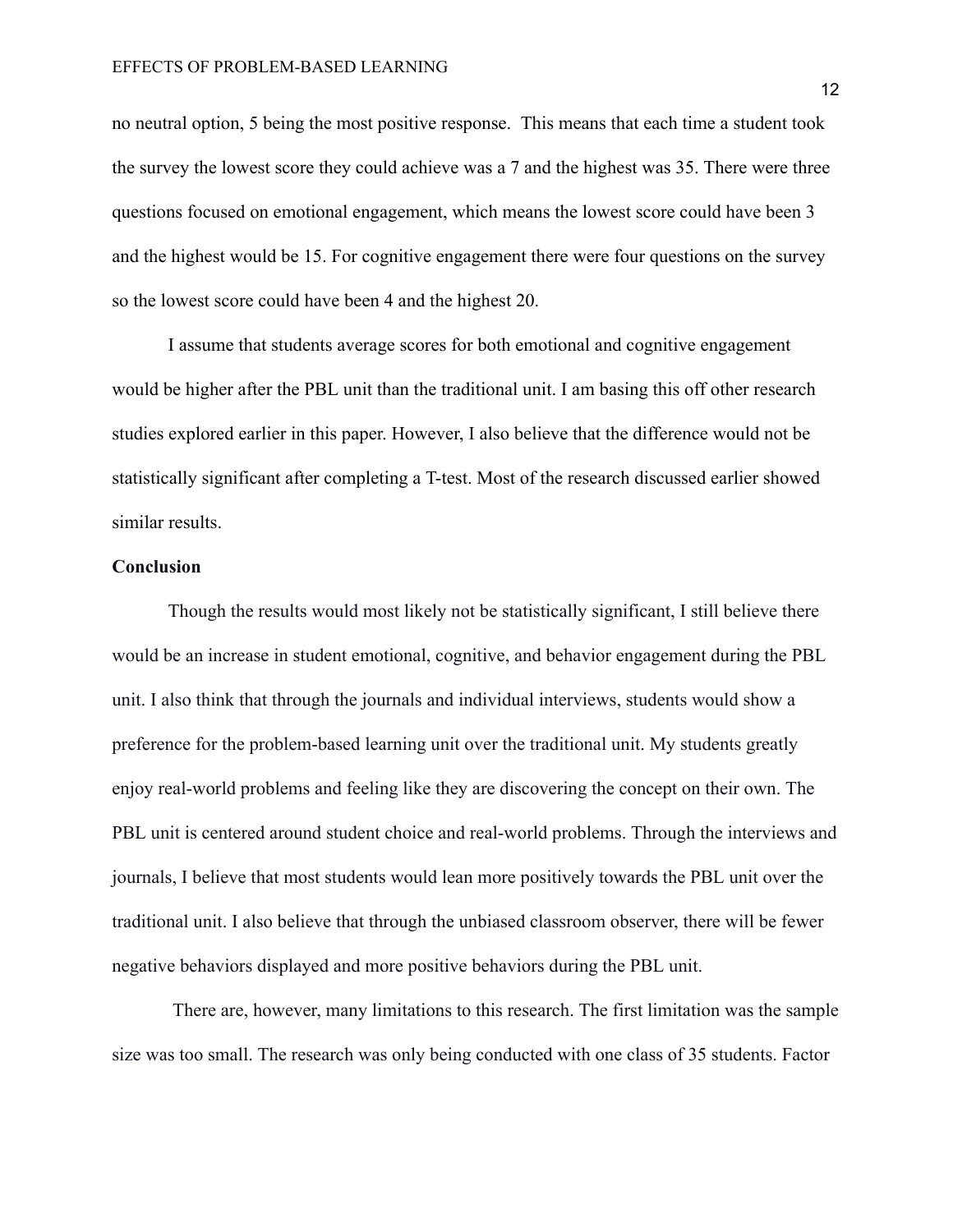in absences, and that means a very small sample size. If I had a larger sample size, I believe that would have helped make my data statistically significant. More students equal more data. If I were actually to conduct this research I would choose a larger sample size such as multiple classes. Another limitation was how long this research was conducted. I believe that if I were to do multiple PBL units over the course of a year with my students, I would have been able to collect more data that would have been statistically significant. Because this was only one PBL unit over the course of two weeks, there is not a lot of data to collect.

The last limitation was the fact that I was not able to conduct this research with my class because of the pandemic outbreak, COVID-19. Since this outbreak, my classroom mentor teacher has taken back control of the classroom, meaning students were not able to participate in the research. If I were to conduct this research again in the future, I would have not only an in-class PBL unit but also an online version ready if need be. You never know what will happen as anything is possible, but it is essential to plan for the worst.

I greatly wish I was able to conduct this research with my students. When discussing the PBL unit with students, they were genuinely excited to be able to experience it. I believe my students would have been very engaged and actively participating during the PBL unit, as it is something they have not experienced before. When talking to students about it, they said that most of them have never done anything like that in math class before. I can not wait to one day conduct this research with my future classroom and be able to experience this in person.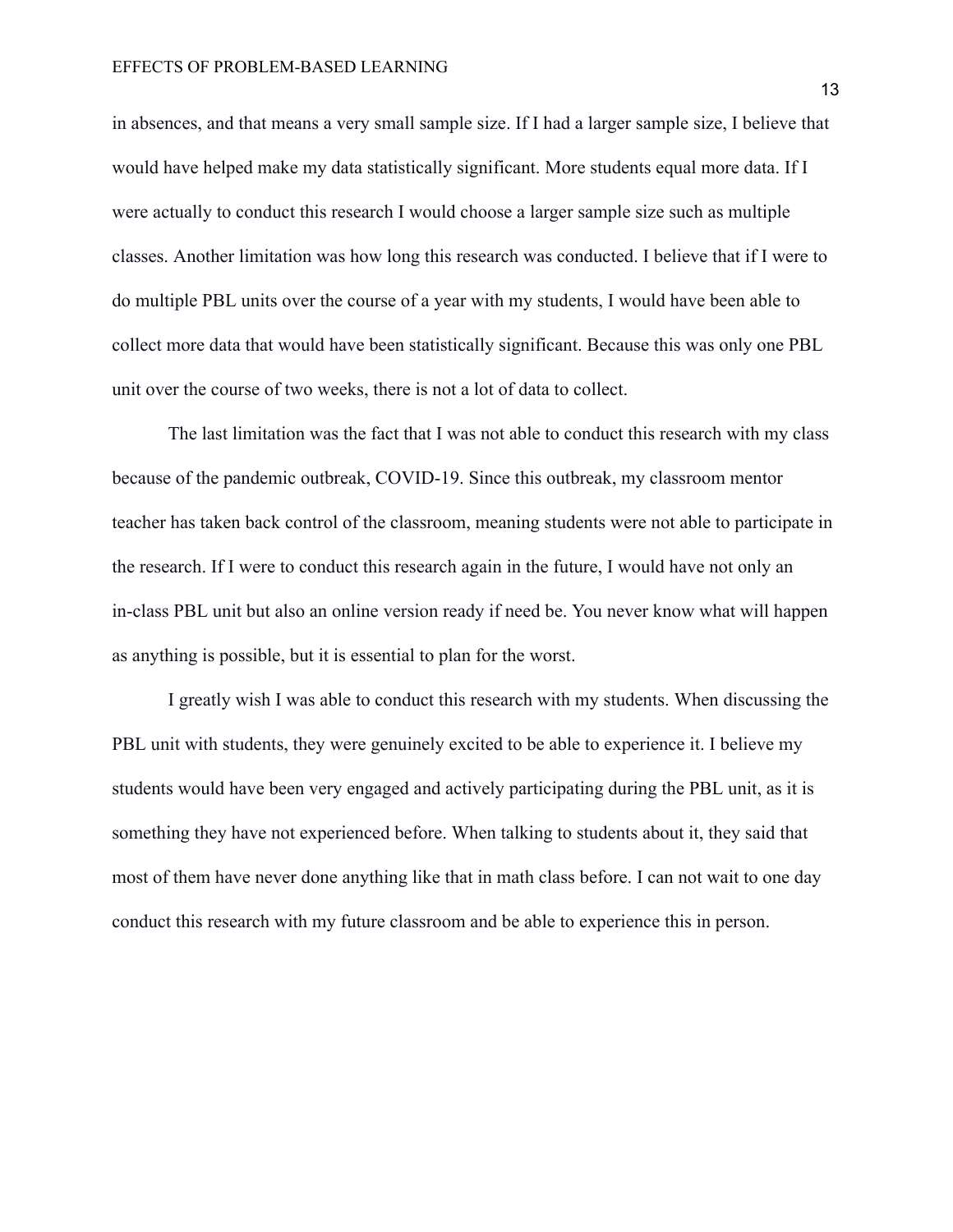## Annotated Bibliography

Baele, L. C. (2017, January). *Middle School Engineering Problem Solving Using Traditional vs. e-PBL Module Instruction* . Retrieved April 14, 2019, from

[https://search-proquest-com.ezproxy.bgsu.edu/docview/2019181353?pq-origsite=summo](https://search-proquest-com.ezproxy.bgsu.edu/docview/2019181353?pq-origsite=summon&accountid=26417)  [n&accountid=26417 .](https://search-proquest-com.ezproxy.bgsu.edu/docview/2019181353?pq-origsite=summon&accountid=26417)

This study investigated the effects of traditional and e-PBL modules on engagement, content knowledge, and students' self-assessment and teacher assessment of problem-solving solutions. E-PBL is electronic Problem-Based Learning, so this research was conducted in an engineering module. The study was conducted over a 4-week period at Midwestern Junior High School in engineering classrooms. The engagement in the e-PBL unit was collected using the daily student engagement surveys (SES) and was analyzed using a t-test. The results found that there was statistical significance between self-reported engagement scores of the control and treatment groups which implies that the e-PBL instruction engaged the student more than the traditional instruction in this module. I hope to see student engagement also increase in a PBL environment vs a traditional learning environment in my study.

Boren, R. (2012). *Examining student engagement and self-efficacy in a second-grade mathematics problem based learning unit* . Retrieved April 14, 2019, from [https://libraetd.lib.virginia.edu/public\\_view/j96021060](https://libraetd.lib.virginia.edu/public_view/j96021060).

The research was over a Javits project funded through the U.S Department of Education. The study followed one group of students from 2nd to 3rd grade. Ten elementary schools participated for a total of 465 students in 31 different classrooms. Five randomly assigned schools participated in a PBL mathematics unit for both years, and five randomly assigned schools participated as a control group with only traditional instruction in their classrooms. The qualitative research found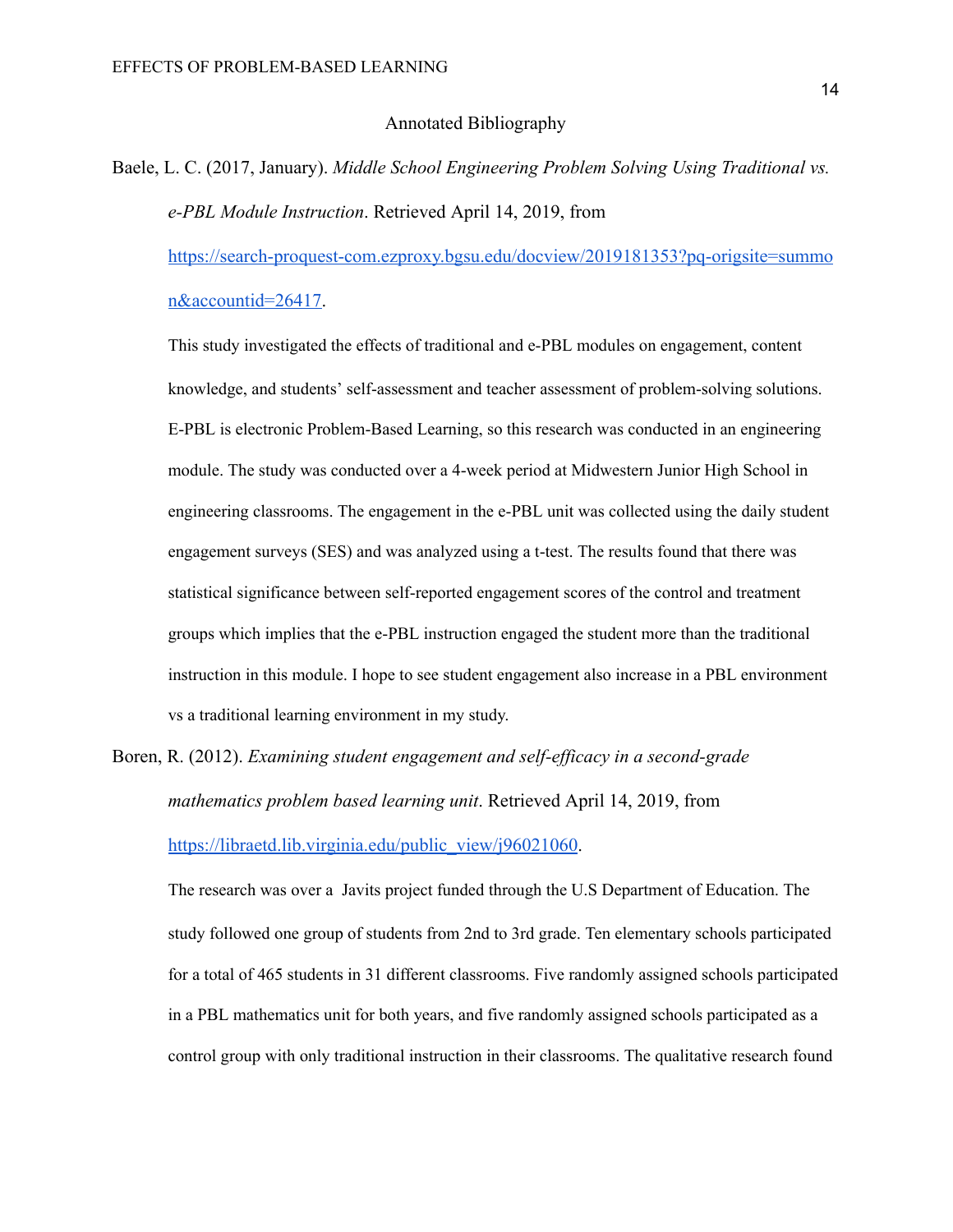that the classroom with the highest engaged students was a more student-centered classroom. The teacher in this study allowed the students to have the autonomy necessary to become deeply invested in the material and established an environment where students felt comfortable and confident enough to ask questions and show their work. I hope to also develop this type of classroom environment in my study and reflect the same results.

Callahan, J. (2018, January). *The Efficacy of Problem-Based Teaching Strategies on Facilitating Student Engagement in a Flipped Learning Module* . Retrieved April 14, 2019, from [https://search.proquest.com/docview/2028098355?pq-origsite=summon&accountid=2641](https://search.proquest.com/docview/2028098355?pq-origsite=summon&accountid=26417)  $\mathcal{I}$ .

This study explored the effects of incorporate problem-based learning (PBL) into a classroom by looking at the difference between student engagement in a flipped classroom using problem-based teaching strategies and student engagement in a traditional classroom using lecture-based teaching strategies. The participants were students from four nursing programs. Data was collected from a 10-item pretest and posttests and a Student Course Engagement Questionnaire (SCEQ) to evaluate student engagement in both the PBL modules and the traditional lecture-based module. The results showed that regardless of the type of nursing program student engagement was higher for the PBL activities in the flipped learning environment. I also hope to see this reflected in my research.

Delialioğlu, Ö. (2012). Student Engagement in Blended Learning Environments with Lecture-Based and Problem-Based Instructional Approaches. *International Forum of Educational Technology & Society, 15* (3), 310-322. Retrieved April 14, 2019, from [https://www.jstor.org/stable/pdf/jeductechsoci.15.3.310.pdf?refreqid=excelsior%3A2f42f](https://www.jstor.org/stable/pdf/jeductechsoci.15.3.310.pdf?refreqid=excelsior%3A2f42f462a6cec30062759e7dd59379fc) [462a6cec30062759e7dd59379fc .](https://www.jstor.org/stable/pdf/jeductechsoci.15.3.310.pdf?refreqid=excelsior%3A2f42f462a6cec30062759e7dd59379fc)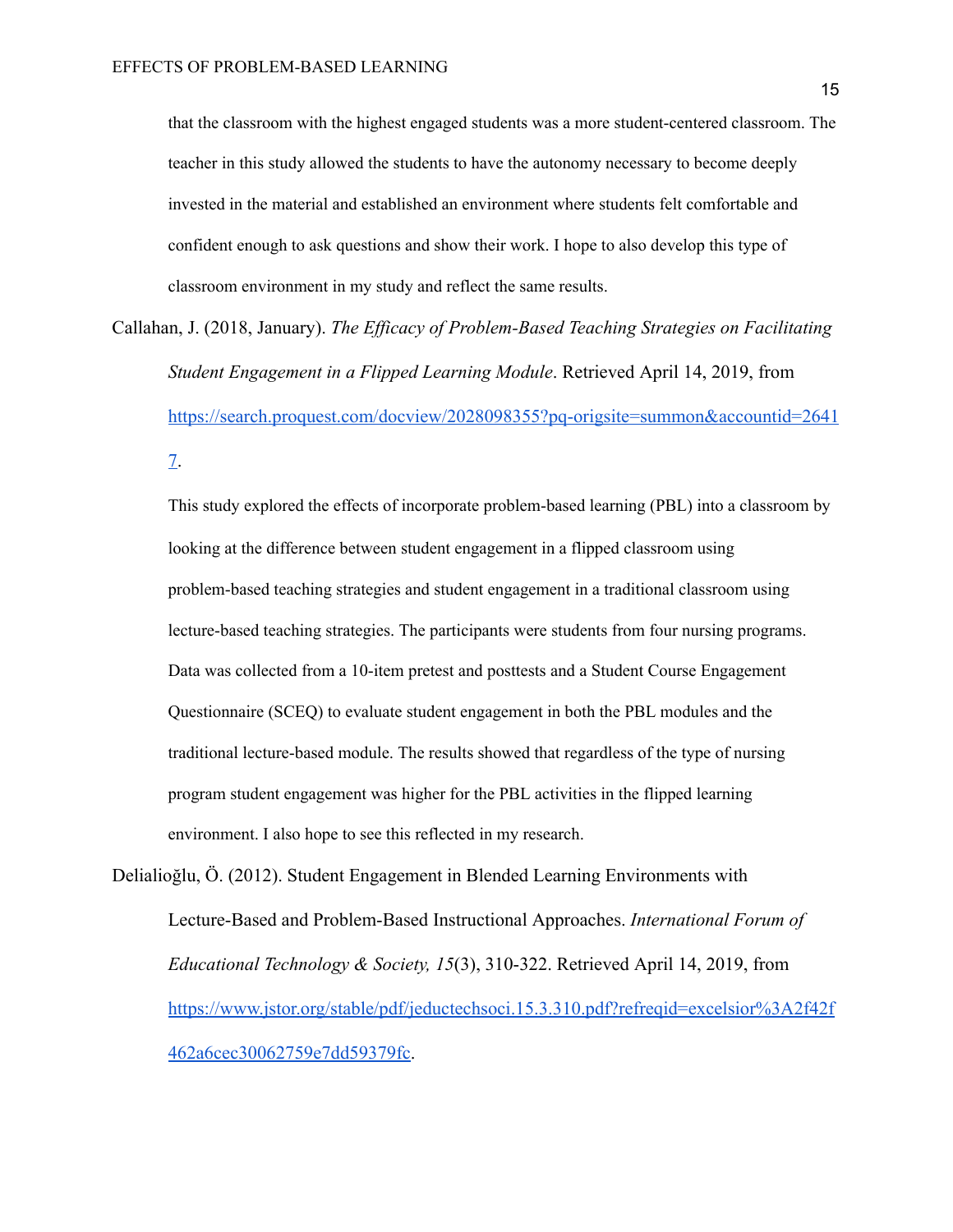.

This study conducted by Delialioğlu compared the level of cognitive engagement students have in a problem-based blended learning environment to a lecture-based blended learning environment. This research focused on a computer network course over a two-semester period that was implemented as a blended learning course at a large public university. The participants of this study were 93 junior pre-service teachers: 38 enrolled for one semester and 55 for the next semester. After analyzing the data, it was found that the level of students engagement outcomes and the total time on task was higher in the problem-based portion of the blended course compared to the lecture-based portion. The study also found that while students were satisfied with both types of blended learning for the course, students were more engaged with active learning strategies during the problem-based learning part of the blended course. I hope to see this reflected in my own research on cognitive engagement.

Derham, T. R. (2012, February). *Problems with engagement: Problem based learning strategies effect on engagement in middle grades technology education classes* . Retrieved April 14, 2019, from

<https://search.proquest.com/docview/992950948?accountid=26417&pq-origsite=summon>

This research explored the impact of combining problem-based learning with culturally responsive pedagogy on the engagement of African American students. The participating were 4-5 high school classrooms with teachers who have completed a professional development course focused on developing culturally responsive PBL's in Cleveland, Ohio. Through the collection of the data, it was identified that there were multiple aspects of the unit that lead to the increase of student engagement. One was the autonomy allowed within the culturally responsive PBL unit. A common theme among the research done with problem-based learning. Another was the multiple instructional strategies teacher developed to differentiate throughout the CRPBL unit.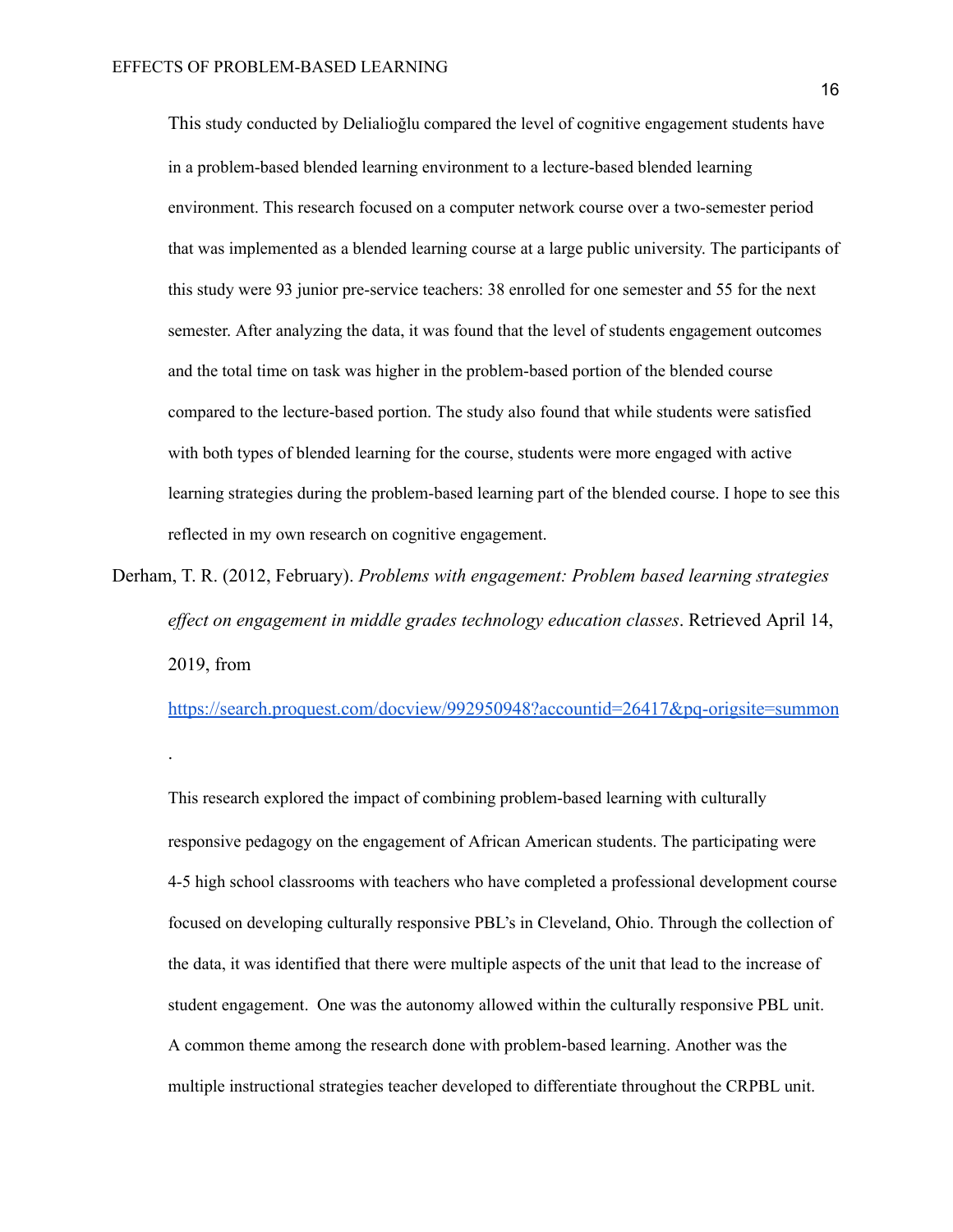Lastly, the student's emotional attachment to the problem increased student engagement during the CRPBL unit. I hope to see students create a similar emotional attachment to the PBL unit in my research.

Holthuis, N., Deutscher, R., Schultz, S. E., & Jamshidi, A. (2018, June 11). The New NGSS Classroom. Retrieved April 15, 2019, from<https://www.aft.org/ae/summer2018/holthuis> These researchers developed a curriculum framework for Problem-Based Science Learning to boost student learning and implemented in over the course of a three-year study. This study had sixth-grade science teachers at various schools and districts either participating as the experimental group or the control group. Data was collected through interviews and surveys of the participating teachers and students and also through Smarter Balanced Assessment Consortium tests the students took during the three years this research was conducted. The research showed that participating students scored 14 points higher in year two and 20 points higher in year three on their Smarter Balanced Assessment Consortium tests in math. In English Language arts they scored 9 points in year two and 8 points higher in three. The study also found that students in the PBL classrooms felt that their classroom assignments were more interesting, challenging, and enjoyable than the student's surveys completed by the students in the traditional classrooms. I hope to also see these results in my research on the effects of problem-based learning on student engagement.

McHarg, J., Kay, E. J., & Coombes, L. R. (2011). Students' engagement with their group in a problem-based learning curriculum. *European Journal of Dental Education, 16* (1). doi:10.1111/j.1600-0579.2011.00682.x

This research focused on student's engagement in groups in a problem-based learning environment rather than the class as a whole. The participants were made up of 63 first-year students that had an average age of 27 years ranging from 22 to 41 years. The engagement levels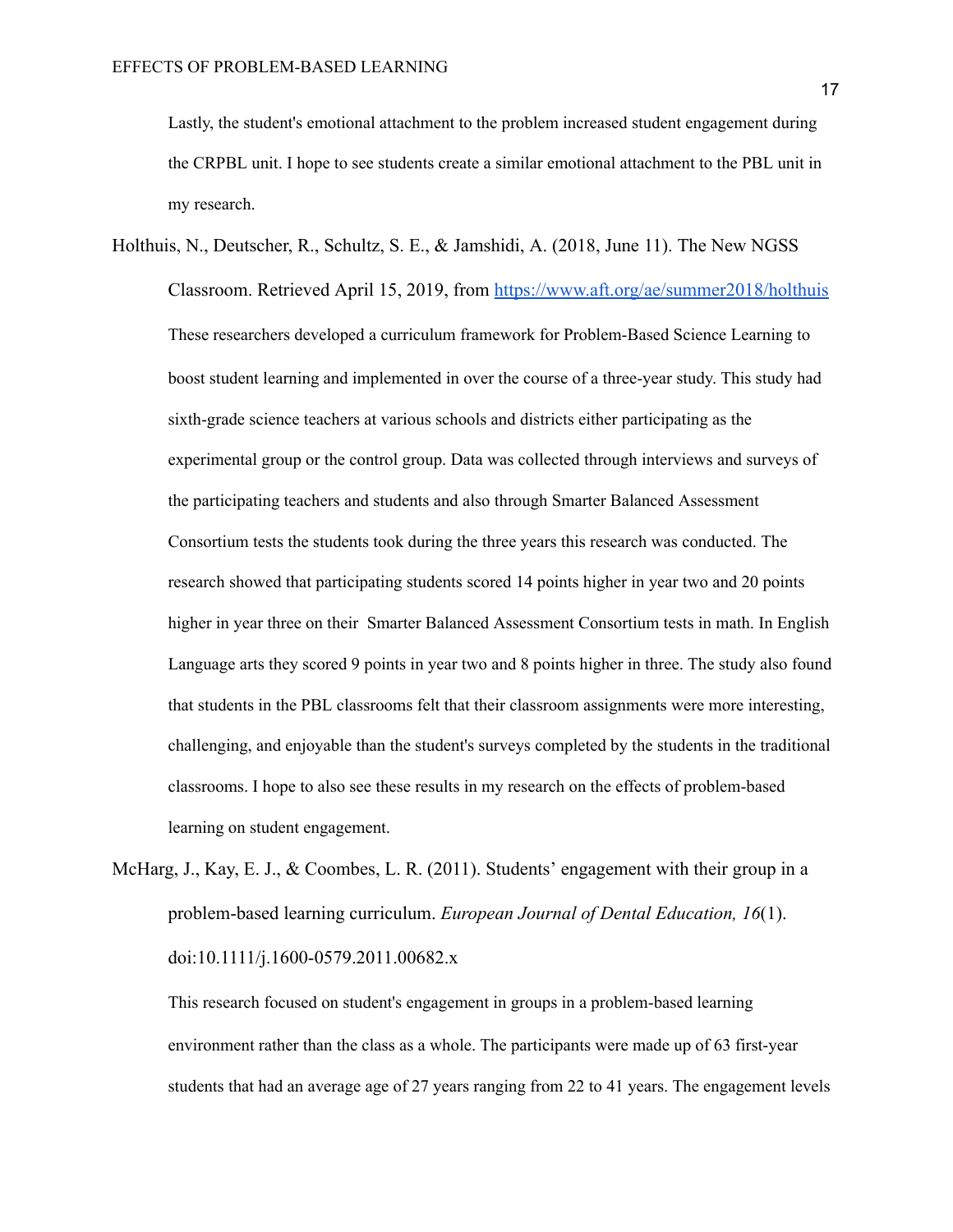of individuals in each group were measured using an evaluated tool, Macgowan's Group Engagement Measure (GEM) at week 18 and 31. The Group Engagement Measure (GEM) mean sources and the facilitators quantitative written assessments showed a statistically significant positive relationship between individual group engagement scores and performance in the knowledge tests. The groups that were in the problem-based learning had a significantly higher score week 31 compared to week 18. I hope to see the same results reflected in my own research.

PBLWorks. (n.d.). What is PBL. Retrieved April 15, 2019, from

<https://www.pblworks.org/what-is-pbl>

 PBLworks is an educational website that offers many articles and videos over problem-based learning and its effects on students and classrooms. This specific article describes what problem-based learning is in the world of education. They define PBL as a teaching method where students investigate and respond to authentic and engaging problems and challenges in the classroom. PBl is meant to prepare students for academic, personal, and career success.

Rotgans, J., & Schmidt, H. (2011, October). Cognitive engagement in the problem-based learning classroom. Retrieved April 15, 2019, from

<https://www.ncbi.nlm.nih.gov/pmc/articles/PMC3167368/>

This study researched to what extent autonomy in problem-based learning results in cognitive engagement. This studies consisted of students, twenty years old, enrolled in science-related modules in Singapore where the primary instructional method was problem-based learning. The study measured the situational cognitive engagement and academic achievement of these participants using surveys and final course grades. The study found a significant increase in students cognitive engagement when students moved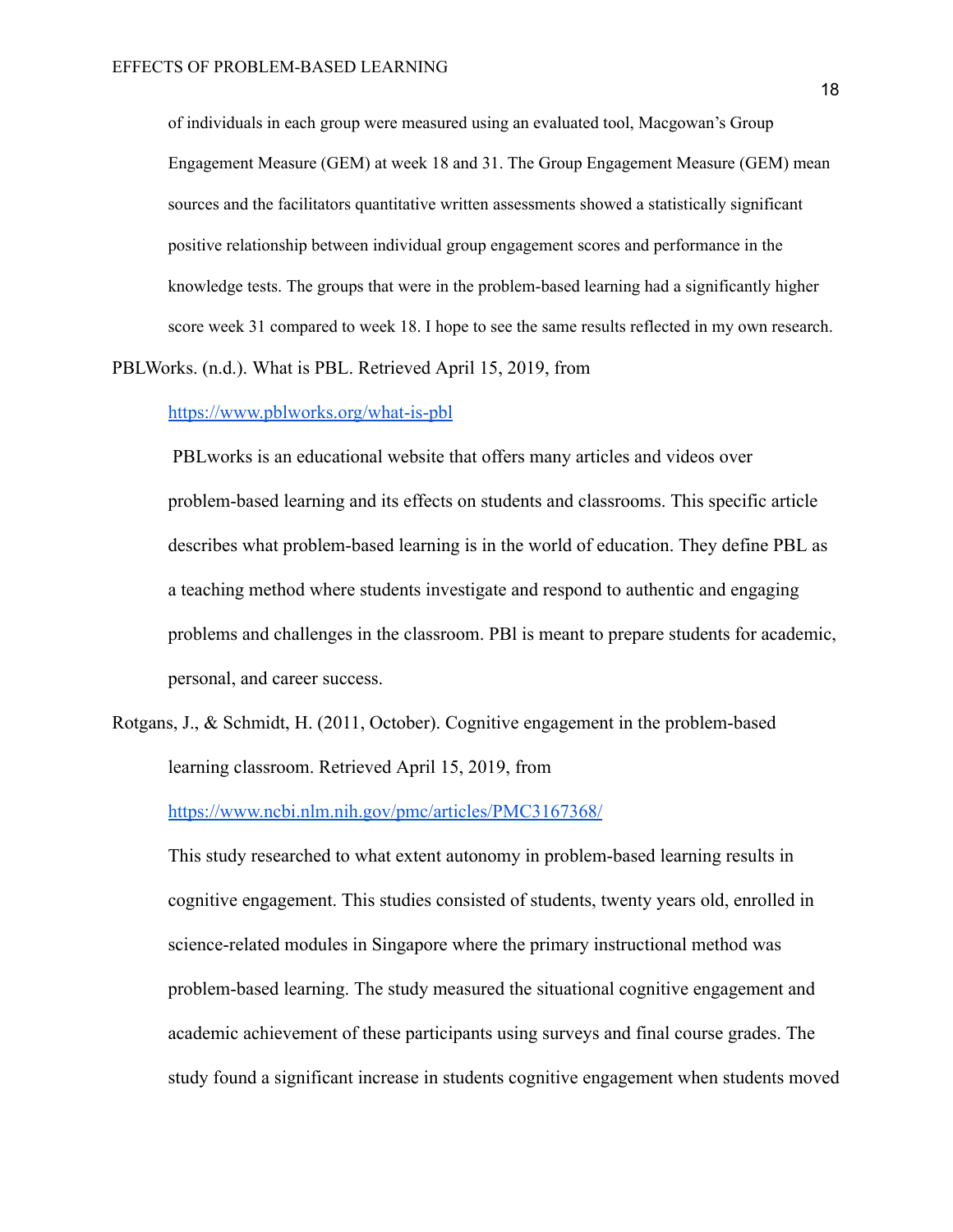from the self-study phase of PBL to the sharing stage. This suggests that the level of autonomy involved in problem-based learning increases students engagement. I hope to see this in my own research.

TEAL Center staff. (n.d.). Student-Centered Learning. Retrieved April 14, 2019, from

[https://lincs.ed.gov/sites/default/files/6%20\\_TEAL\\_Student-Centered.pdf](https://lincs.ed.gov/sites/default/files/6%20_TEAL_Student-Centered.pdf)

This article was written by The Teaching Excellence in Adult Literacy (TEAL) Center and is about student-centered learning. The article defines student-centered learning as an approach to learning in which students choose not only what to study but also how and why. The benefits of student-centered learning listed in this article are as follows: learner motivation and actual learning increase when learners have a stake in their learning, learners gain self-confidence and learners demonstrate higher achievement when they can attribute success to their own abilities. The challenges listed in this article are that despite the benefits of student-centered learning, it is hard for instructors to be open to change and be able to challenge their own teaching beliefs and strategies.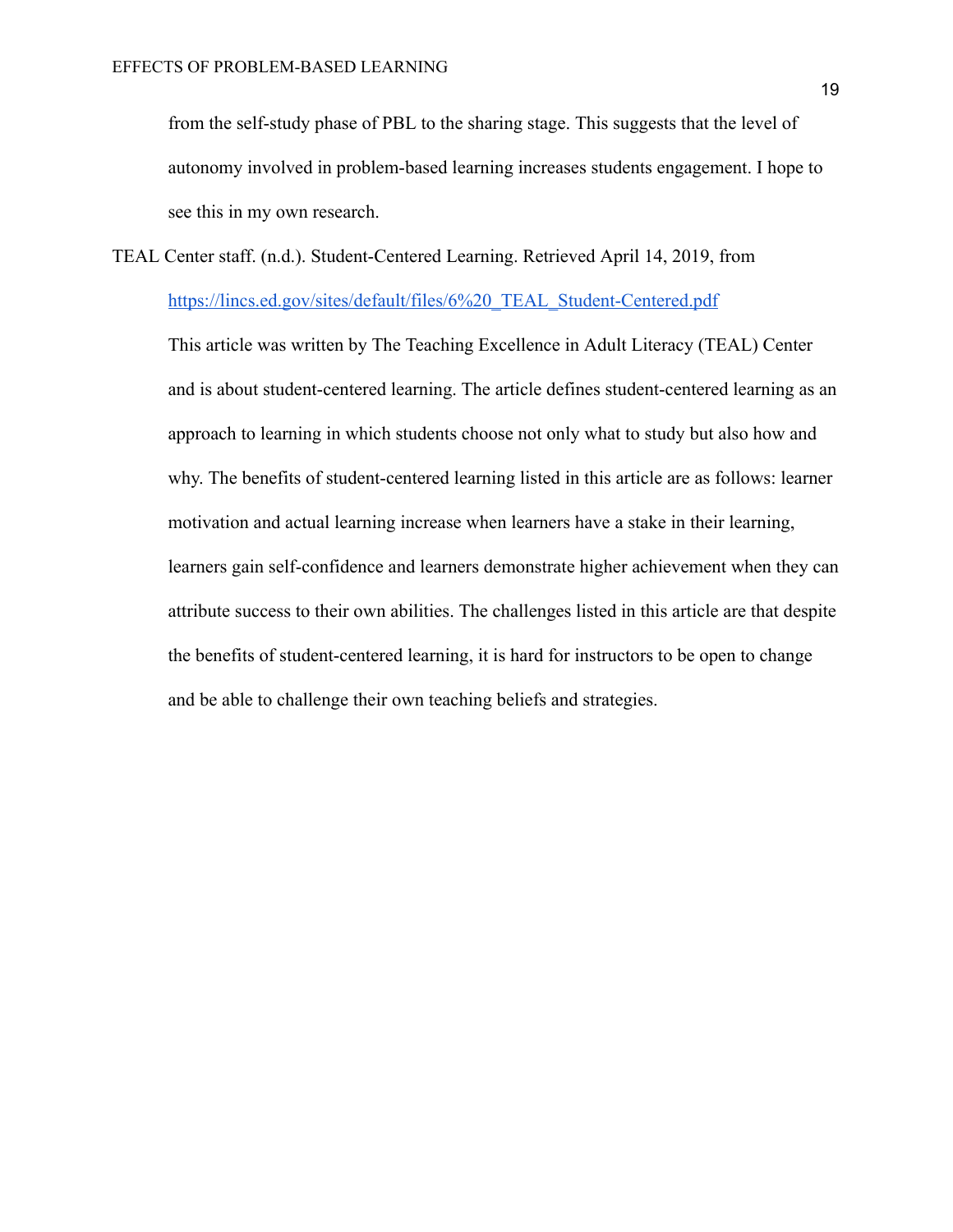# Timeline

Fall 2019: Will finish collecting research Spring 2020: Compile data, make conclusions and finish research paper.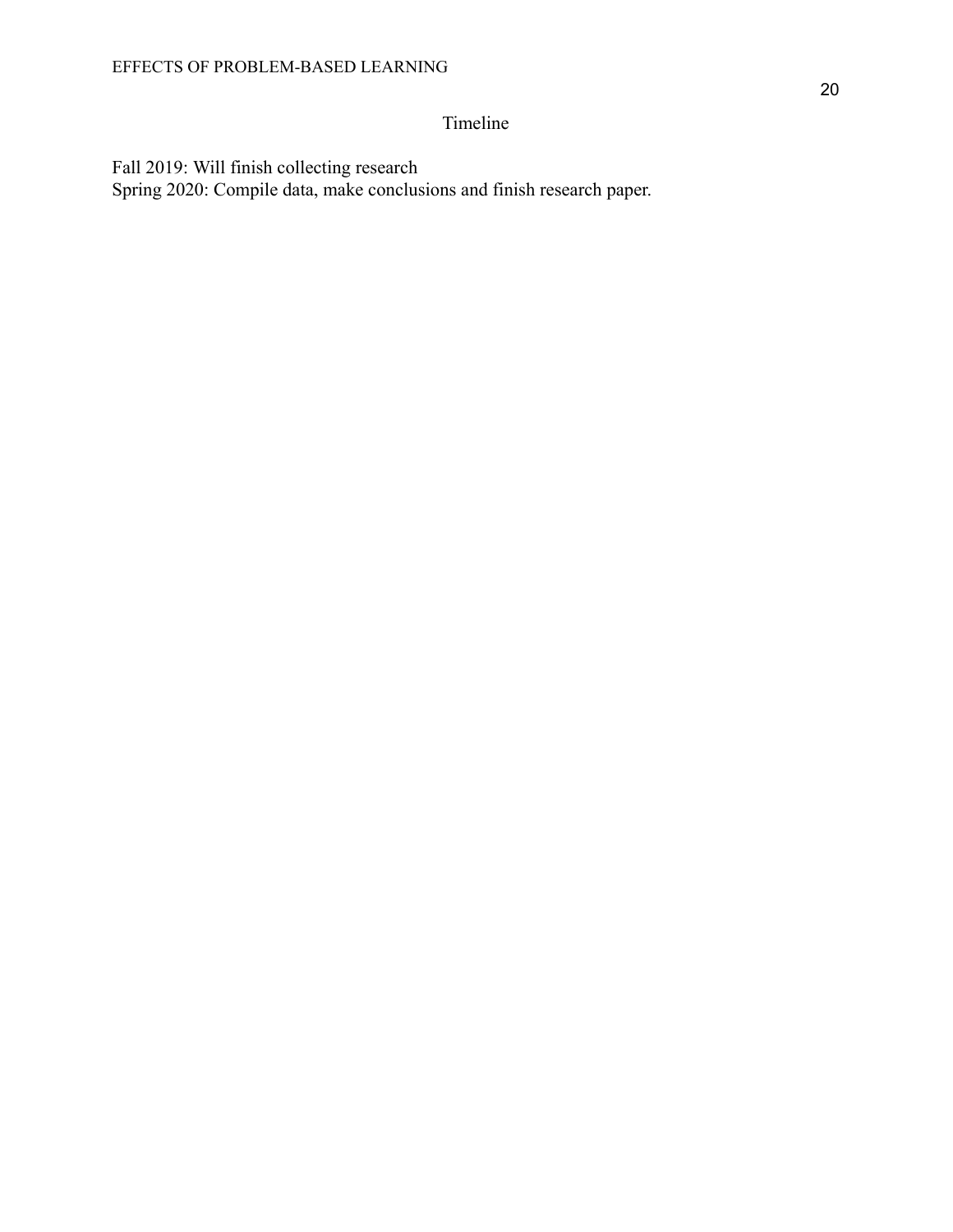# Classroom Survey

**Emotional Engagement Scale:** Mark the best response to each item below regarding your beliefs about this class

1. I am eager to share my answers or ideas in this class.

| 1                                                                                       | $\overline{2}$ | 3              | $\overline{4}$ | 5                     |  |  |
|-----------------------------------------------------------------------------------------|----------------|----------------|----------------|-----------------------|--|--|
| <b>Strongly Disagree</b>                                                                | Disagree       | Somewhat Agree | Agree          | <b>Strongly Agree</b> |  |  |
| 2. I am happy in this class.                                                            |                |                |                |                       |  |  |
|                                                                                         | $\overline{2}$ | 3              | $\overline{4}$ | 5                     |  |  |
| <b>Strongly Disagree</b>                                                                | Disagree       | Somewhat Agree | Agree          | <b>Strongly Agree</b> |  |  |
| 3. I am excited by the work in this class.                                              |                |                |                |                       |  |  |
| 1                                                                                       | $\overline{2}$ | $\overline{3}$ | $\overline{4}$ | 5                     |  |  |
| <b>Strongly Disagree</b>                                                                | Disagree       | Somewhat Agree | Agree          | <b>Strongly Agree</b> |  |  |
| 1. I pay attention in class.                                                            |                |                |                |                       |  |  |
| 1                                                                                       | $\overline{2}$ | 3              | $\overline{4}$ | 5                     |  |  |
| <b>Strongly Disagree</b>                                                                | Disagree       | Somewhat Agree | Agree          | <b>Strongly Agree</b> |  |  |
| 2. My mind wanders off topic during this class.                                         |                |                |                |                       |  |  |
| 1                                                                                       | $\overline{2}$ | 3              | $\overline{4}$ | 5                     |  |  |
| <b>Strongly Disagree</b>                                                                | Disagree       | Somewhat Agree | Agree          | <b>Strongly Agree</b> |  |  |
| 3. After I leave this class, I think about and/or tell others about what I am learning. |                |                |                |                       |  |  |
| 1                                                                                       | $\overline{2}$ | 3              | $\overline{4}$ | 5                     |  |  |
| <b>Strongly Disagree</b>                                                                | Disagree       | Somewhat Agree | Agree          | <b>Strongly Agree</b> |  |  |
|                                                                                         |                |                |                |                       |  |  |

4. On my own time, I read, search the web, or watch videos/TV to learn more about things we are studying in this class